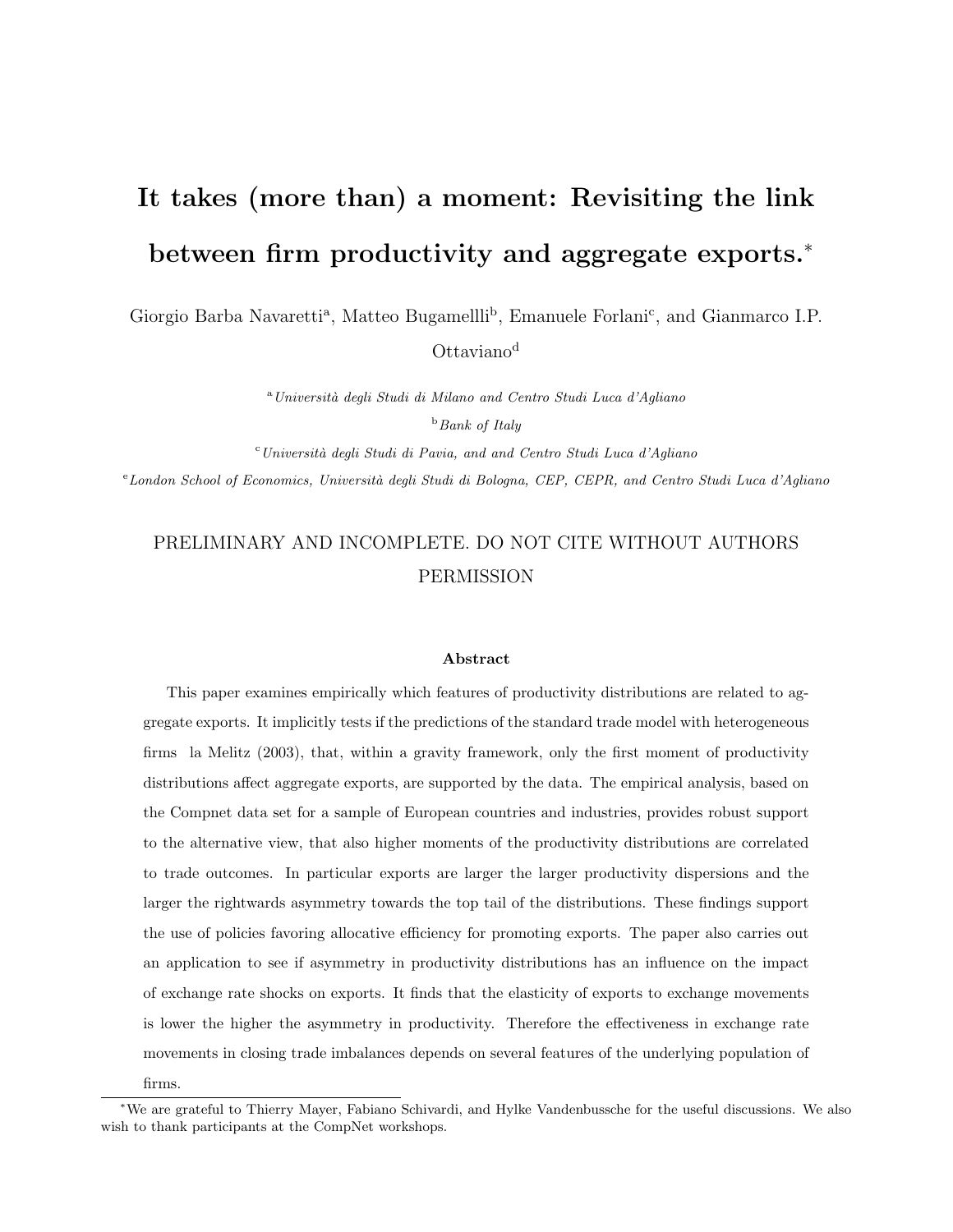# 1 Introduction

Translating the micro predictions of the trade theory with heterogeneous firms into their macroaggregate outcomes and consequently into policy prescriptions is far from obvious. The "standard trade model" à la Melitz (2003) predicts that aggregate export outcomes are fully determined by the mean of the productivity distribution of its producers. If this is the case, policies aimed at boosting aggregate exports should focus on raising mean productivity, and therefore the whole productivity distribution. This, in principle, is at odds with the well-known evidence that the dominant share of aggregate exports is the outcome of the export activity of the most efficient firms. If the most productive firms generate the dominant share of exports, then also higher moments of the productivity distribution should be related to aggregate exports. And policy should target the rightward tail of the distribution, independently from the level of the mean. For example policies aimed at fostering allocative efficiency could be more effective in favoring the transition of firms towards the top percentiles of the distribution, hence boosting aggregate exports, rather than those supporting small medium enterprises, independently of their growth performance. The main aim of this paper is assessing empirically which features of productivity distributions are related to aggregate exports, and therefore implicitly testing if the predictions of the standard trade model à la Melitz (2003) are supported by the data. The first part derives theoretically a general aggregate demand function with heterogeneous producers. It then introduces the three underlying assumptions of the Melitz (2003) model: CES demand systems; a variable iceberg export cost and a fixed export cost; Pareto productivity distributions. And it derives a gravity equation that explains bilateral exports in terms of the competitiveness (capability) of the country of origin, the characteristics of the destination country and bilateral trade costs. The model shows that if the three underlying assumptions of the Melitz (2003) model hold, then the competitiveness of the country of origin is strictly determined by the first moment of the productivity distribution. This is the null hypothesis to be taken to the data. The empirical analysis is based on the Compnet data set, developed by the European system of central banks, which provides information on several features of firms populations at the industry/country/year level for a sample of several European countries, matched with trade data from the Eurostat/Comext data base. The empirical exercise is carried in two stages. First, a gravity equation is run to estimate the origin country fixed effect. This is implicitly a measure of competitiveness, netted out of importing country and country-pair specific characteristics. Second, it is checked whether and how this competitiveness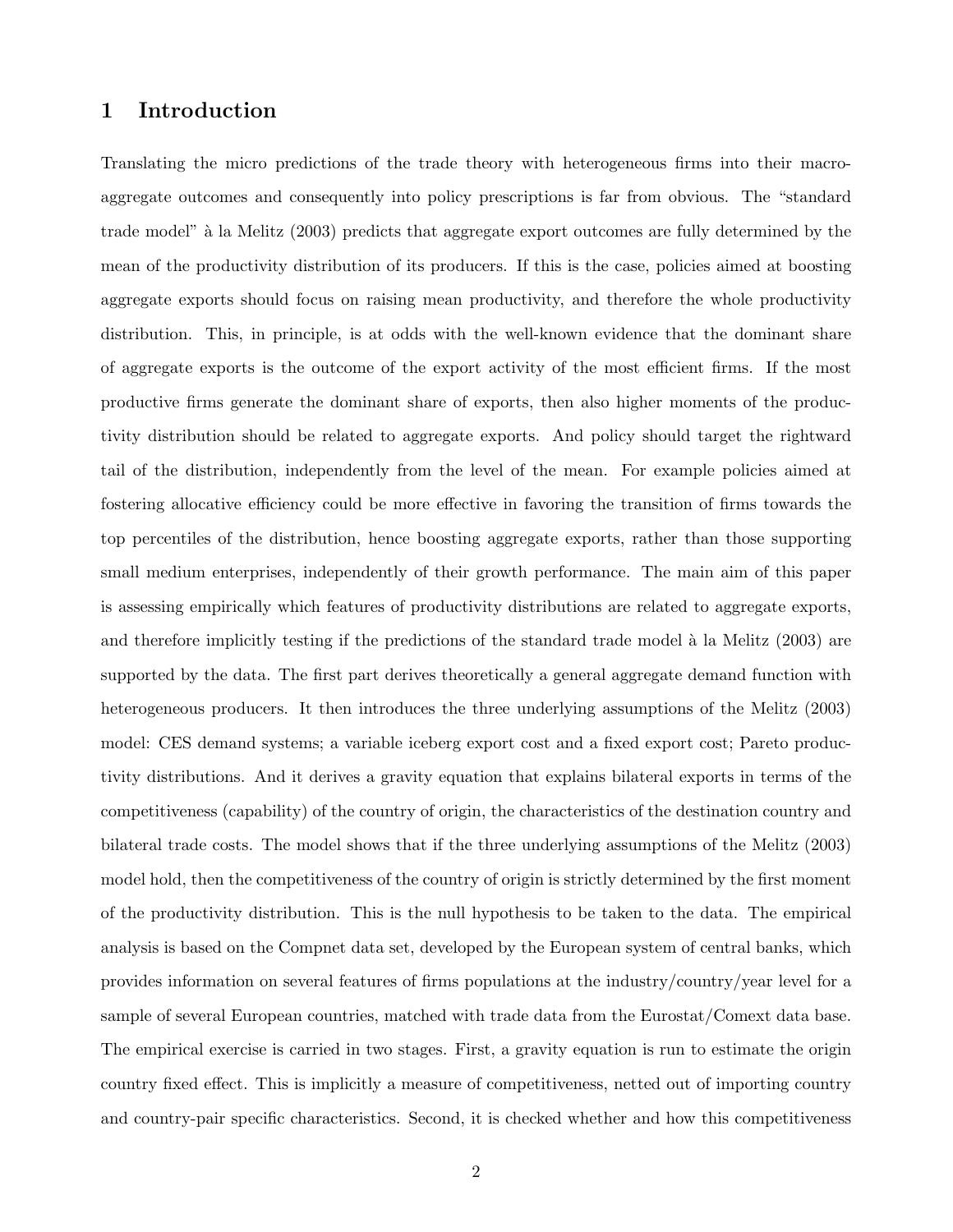measure is related to different moments of the productivity distributions. The paper finds strong and robust evidence rejecting the null hypothesis that only the first moments of the productivity distributions matter for aggregate exports. Exports are positively correlated to the first moments, but also to measures of dispersion and of asymmetry of the underlying productivity distributions. Especially, asymmetry explains a considerable share of the cross industry and country variance of the competitiveness measure. These results have two implications. From the theoretical point of view, that we need more general or different functional forms than those underlying the standard trade model of Melitz (2003) to explain aggregate bilateral exports. And from the policy perspective, that, for any given mean productivity, policies enhancing rightwards asymmetries in the productivity distributions are crucial for aggregate export growth. Of course also the first moment matters. But the descriptive evidence from the Compnet data base CompNet Task Force (2014), shows that there is a huge variance in productivity distributions across the Compnet sample countries, both in terms of their mean and dispersion measures. Dispersion and especially rightwards asymmetries are also key parameters that any policy aimed at fostering exports should not foresee. Given the importance of asymmetry and dispersion measures for explaining aggregate exports, the last part of this paper carries out an application, examining how far these features of the productivity distributions affect the aggregate impact of macro shocks on export. It focuses on exchange rate shocks. Other papers have already examined this issue (Berman et al., 2012; Di Mauro and Pappadà, 2014). This exercise essentially extends the paper by Berman et al. (2012), which is focused on French data only, to a cross country analysis. Consistently with their results, it also finds that the elasticity of exports to exchange rate shocks is lower the larger the asymmetry of the productivity distribution. According to Berman et al. (2012), several theoretical models with heterogeneous firms and pricing to market support this result, by showing that pricing to market strategies are more likely for high productivity firms. In this case exchange rate movements are less effective in correcting trade imbalances.

## 2 Theoretical Framework

Our aim is to investigate which features of the productivity distribution of a country's producers explain its aggregate exports. Specifically, we want to check whether the implications of the "standard model" with heterogeneous firms à la Melitz (2003) are supported by the data. As the model is well known, here we only provide a streamlined presentation. Further details can be found in the original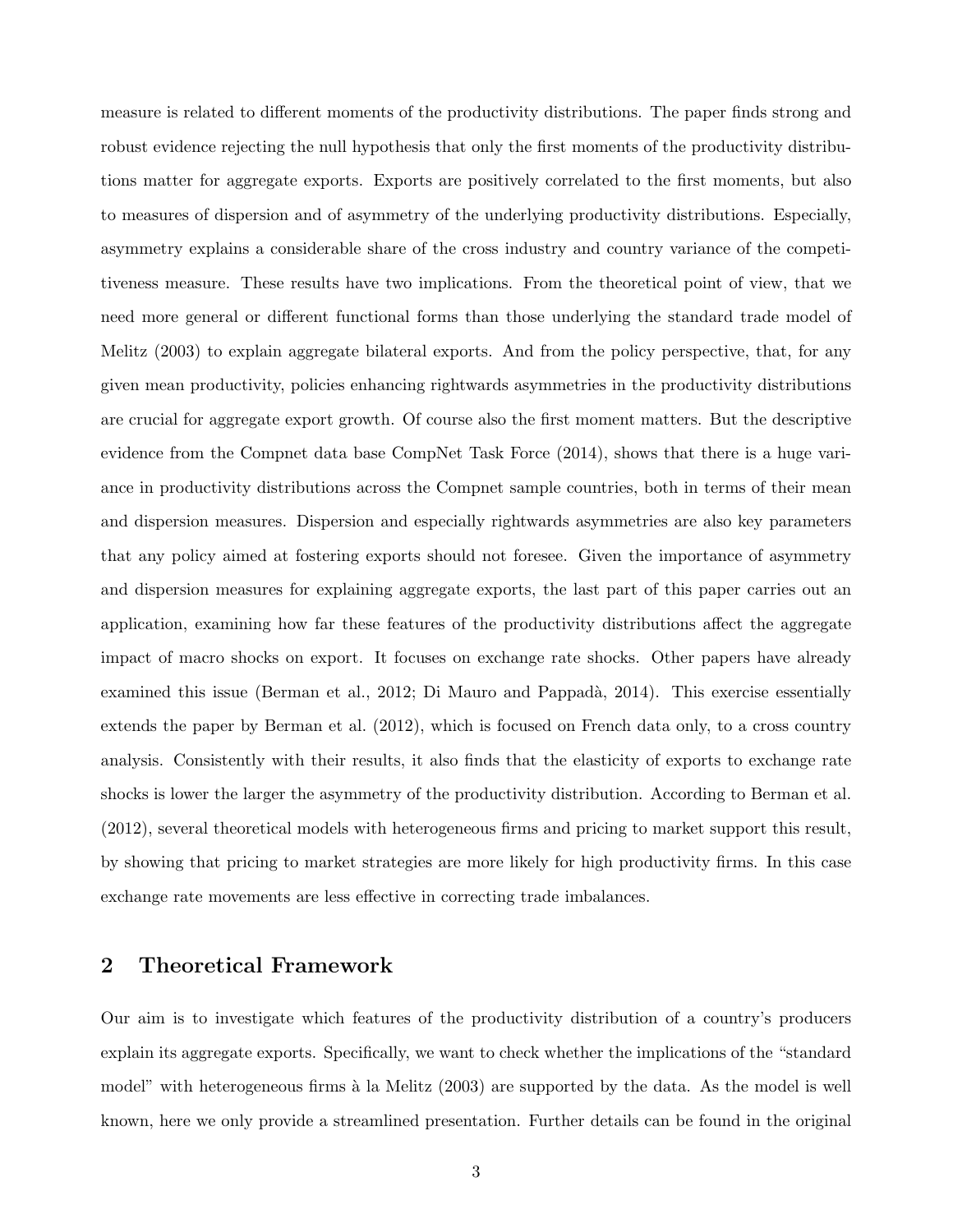paper and in recent surveys such as those by Costinot and Rodriguez-Clare (2014) and Head and Mayer (2014).

Consider an economy consisting of M countries indexed  $m = 1, ...M$ . The focus will be on the bilateral exports from an 'origin' country  $o$  to a 'destination' country  $d$ . In each country  $m$  there are a large number of monopolistically competitive producers  $N_m$ , each supplying a unique variety of a horizontally differentiated good with marginal cost c distributed according to a continuous cumulative density function  $G_m(c)$  with support  $[0, c_{mm}]$ .

The associated productivity is  $1/c$  and, therefore, the upper bound of the support  $c_{mm}$  identifies the marginal cost level of the lowest efficiency producers in  $m$ . With costly trade exporters from  $m$ to d are those producers in  $m$  that are at least as efficient as the lowest efficiency producers in  $d$  after taking trade cost into account. The lowest efficiency exporters from  $m$  to  $d$  have thus marginal cost  $c_{md} < c_{dd}$ , where the gap is due to the presence of trade costs. Accordingly the fraction of producers in m exporting to d is  $G_m(c_{md})$ , and their number is

$$
N_{md}^x = N_m G_m (c_{md}).\tag{1}
$$

This is the 'extensive margin' of trade from m to d. Using  $x_{md}(c)$  to denote the value of exports from m to d for a producer with marginal cost c, the average value of exports per exporter from m to d can be written as

$$
\overline{x}_{md} = \left[ \int_0^{c_{md}} x_{md}(c) dG_m(c) \right] / G_m(c_{md}). \tag{2}
$$

This is the 'intensive margin' of trade from m to d. Then, by definition, aggregate exports  $X_{md}$  are such that

$$
X_{md} = N_{md}^x \overline{x}_{md} = N_m \left[ \int_0^{c_{md}} x_{md}(c) dG_m(c) \right]. \tag{3}
$$

While expressions (1), (2) and (3) have broad validity, Melitz (2003) makes two additional restrictive assumptions with a bearing on the functional form of  $x_{md}(c)$  and the gap between  $c_{dd}$  and  $c_{md}$ . Most subsequent applications of Melitz's model also make the third restrictive assumption that productivity  $1/c$  follows a specific distribution. When all three assumptions hold, we have what we call the the "standard model" of international trade with heterogeneous firms.

To understand what the three additional assumptions imply, it is useful to consider the general additive separable demand system studied by Zhelobodko et al. (2012). Specifically, let a mass  $L_d$  of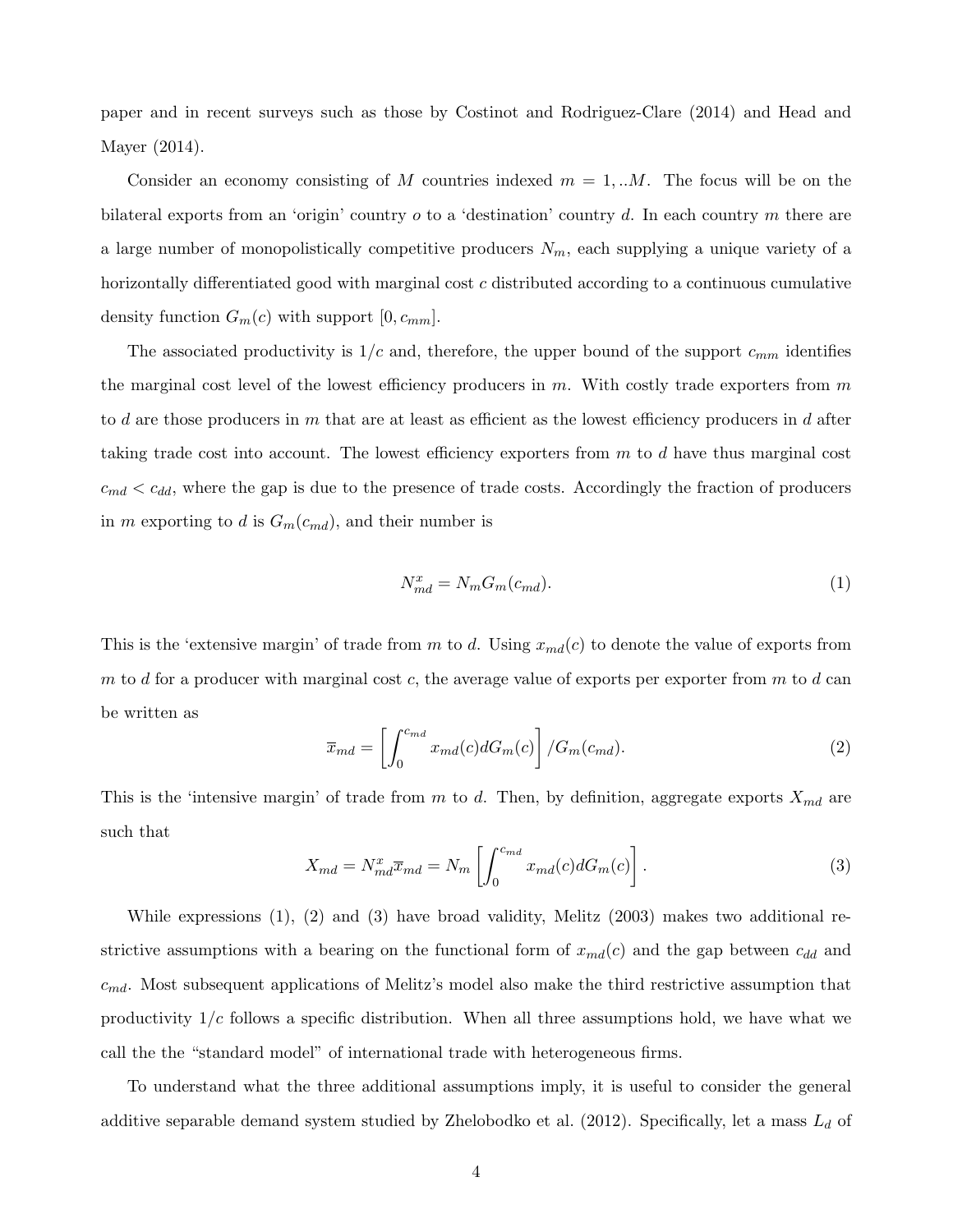identical consumers in country  $d$  share the following utility function

$$
U_d = \int_0^{N_d^s} u(q_d(n))dn \tag{4}
$$

which they maximize subject to the budget constraint

$$
\int_0^{N_d^s} p_d(n)q_d(n)dn = y_d
$$

where  $y_d$  is individual income,  $N_d^s$  is the number of sellers in d (including both local producers  $N_d$  and exporters from elsewhere  $N_{md}^x$ ,  $q_d(n)$  is consumption of the variety supplied by seller n, and  $p_d(n)$  is its price. Utility maximization generates individual inverse demand

$$
p_d(n) = \frac{u'(q_d(n))}{\int_0^{N_d^s} u'(q_d(n))q_d(n)dn} y_d
$$

with associated individual expenditure

$$
r_d(n) = p_d(n)q_d(n) = \frac{u'(q_d(n))q_d(n)}{\int_0^{N_d^s} u'(q_d(n))q_d(n)dn} y_d.
$$

The value of exports from origin country *o* to destination country *d* for an exporter with marginal cost c can thus be stated as

$$
x_{od}(c) = p_{od}(c)q_{od}(c)L_d = \frac{u'(q_{od}(c))q_{od}(c)}{\sum_{m=1}^{M} N_m \left[ \int_0^{c_{md}} u'(q_{md}(c))q_{md}(c)dG_m(c) \right]} y_dL_d \tag{5}
$$

with a corresponding value of aggregate exports equal to

$$
X_{od} = \frac{N_o \int_0^{c_{od}} u'(q_{od}(c)) q_{od}(c) dG_o(c)}{\sum_{m=1}^M N_m \left[ \int_0^{c_{md}} u'(q_{md}(c)) q_{md}(c) dG_m(c) \right]} y_d L_d
$$
(6)

In line with Melitz (2003), the "standard model" assumes  $u(q_d(n)) = (q_d(n))^{1-1/\sigma}$  so that (4) implies a CES demand system. It also assumes that there are two types of trade costs: an iceberg variable export cost  $\tau_{md} > 1$  and a fixed export cost  $f_{md} > 0$ . Local sales incur a fixed production cost  $f_{mm} > 0$  instead of the fixed export cost but no variable trade cost  $(\tau_{dd} = 1)$ . The value of aggregate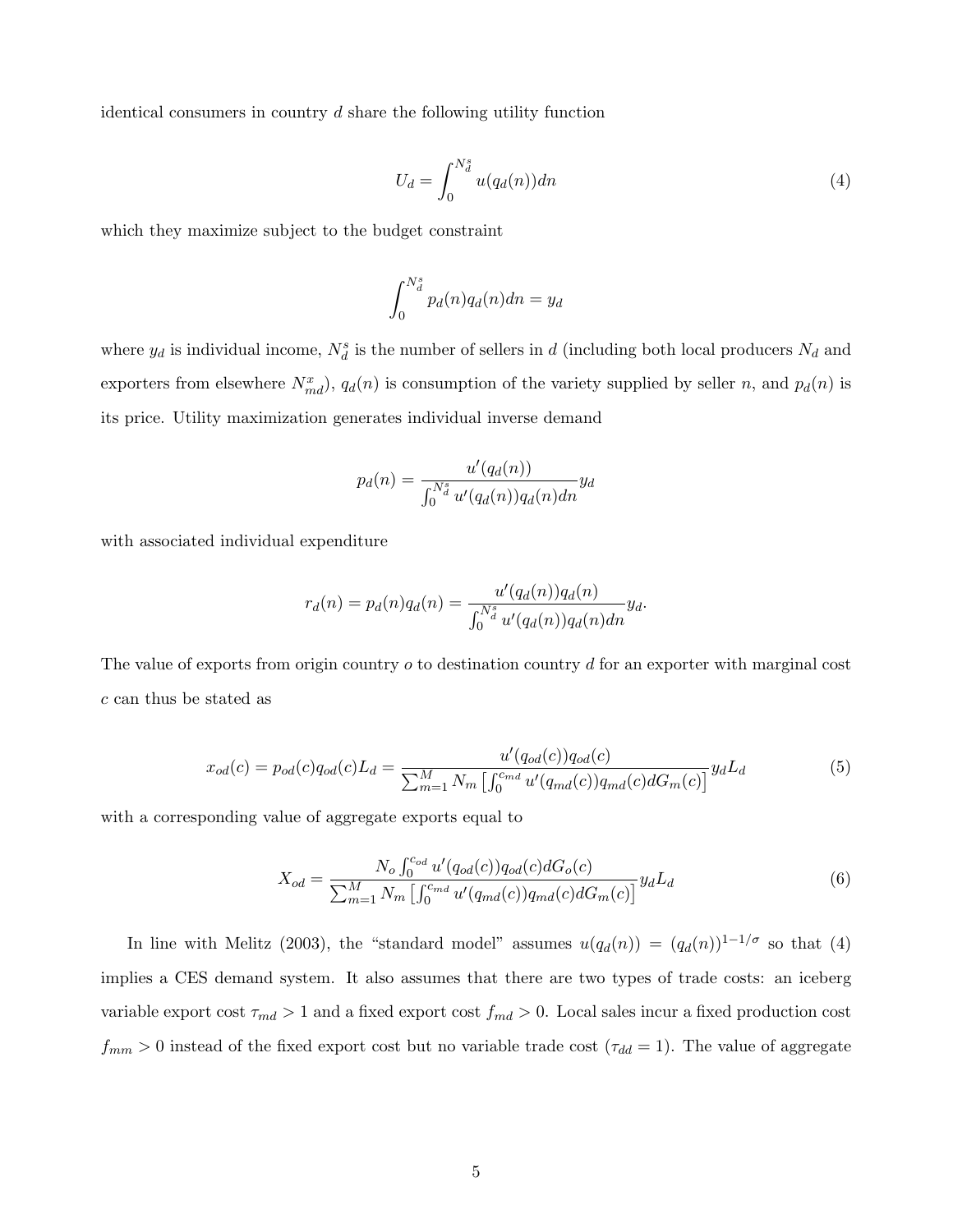exports (6) then becomes

$$
X'_{od} = \frac{\left[N_o G_o(c_{od})\right] \left(\overline{c}_{od}\right)^{1-\sigma} \left(\tau_{od}\right)^{1-\sigma}}{\left[\sum_{m=1}^{M} N_m G_m(c_{md})\right] \left(\overline{c}_d^s\right)^{1-\sigma}} y_d L_d \tag{7}
$$

where  $\bar{c}_{md}$  is the average (delivered) marginal cost of exporters from m to country d defined as

$$
\overline{c}_{md} = \left[ \int_0^{c_{md}} c^{1-\sigma} dG_m(c) / G_m(c_{md}) \right]^{\frac{1}{1-\sigma}},
$$

 $\bar{c}^s_d$  is the average (delivered) marginal cost of all sellers to  $d$  defined as

$$
\overline{c}_d^s = \left[ \sum_{m=1}^M \frac{N_m}{N_d^s} \left( \overline{c}_{md} \right)^{1-\sigma} \left( \tau_{md} \right)^{1-\sigma} \right]^{\frac{1}{1-\sigma}},
$$

and  $\sum_{m=1}^{M} N_m G_m(c_{md})$  is the total number of sellers  $N_d^s$ . Collecting country indices, (7) can be rewritten as

$$
X'_{od} = N_o G_o \left(\frac{c_{dd}}{\tau_{od}} \left(\frac{f_{dd}}{f_{od}}\right)^{\frac{1}{\sigma - 1}}\right) \left(\overline{c}_{od}\right)^{1 - \sigma} \left(\tau_{od}\right)^{1 - \sigma} \frac{y_d L_d}{N_d^s \left(\overline{c}_d^s\right)^{1 - \sigma}}
$$
(8)

given that we have

$$
c_{od} = \frac{c_{dd}}{\tau_{od}} \left(\frac{f_{dd}}{f_{od}}\right)^{\frac{1}{\sigma - 1}}
$$

Lastly, the "standard model" assumes that productivity follows a Pareto distribution implying the cumulative density function of marginal cost  $G_m(c) = (c/c_{mm})^k$  with  $c \in [0, c_{mm}]$ . Higher values of  $k > 1$  increase the asymmetry of the distribution by shifting density towards the upper bound of the support  $c_{mm}$ . Under this third assumption, (8) can be further specified as

$$
X_{od}^{"} = N_o \left(\bar{c}_{oo}\right)^{-k} \left(f_{od}\right)^{1-\frac{k}{\sigma-1}} \left(\tau_{od}\right)^{-k} \frac{y_d L_d \left(\bar{c}_{dd}\right)^{1-\sigma+k} \left(f_{dd}\right)^{\frac{k}{\sigma-1}-1}}{N_d^s \left(\bar{c}_d^s\right)^{1-\sigma}}
$$
\n(9)

This is a gravity equation that explains aggregate bilateral exports from origin country o to destination country d in terms of the 'capabilities' of country o as a supplier to all destinations  $N_o (\bar{c}_{oo})^{-k}$ , the characteristics of destination country  $d$  that promote imports from all origins

$$
y_d L_d \left(\overline{c}_{dd}\right)^{1-\sigma+k} \left(f_{dd}\right)^{\frac{k}{\sigma-1}-1}/N_d^s \left(\overline{c}_d^s\right)^{1-\sigma},
$$

and bilateral trade costs due to crossing the border  $f_{od}$  and covering distance  $\tau_{od}$  (Head and Mayer, 2014). For conciseness, we introduce the term 'competitiveness' of origin country  $o$  to refer to its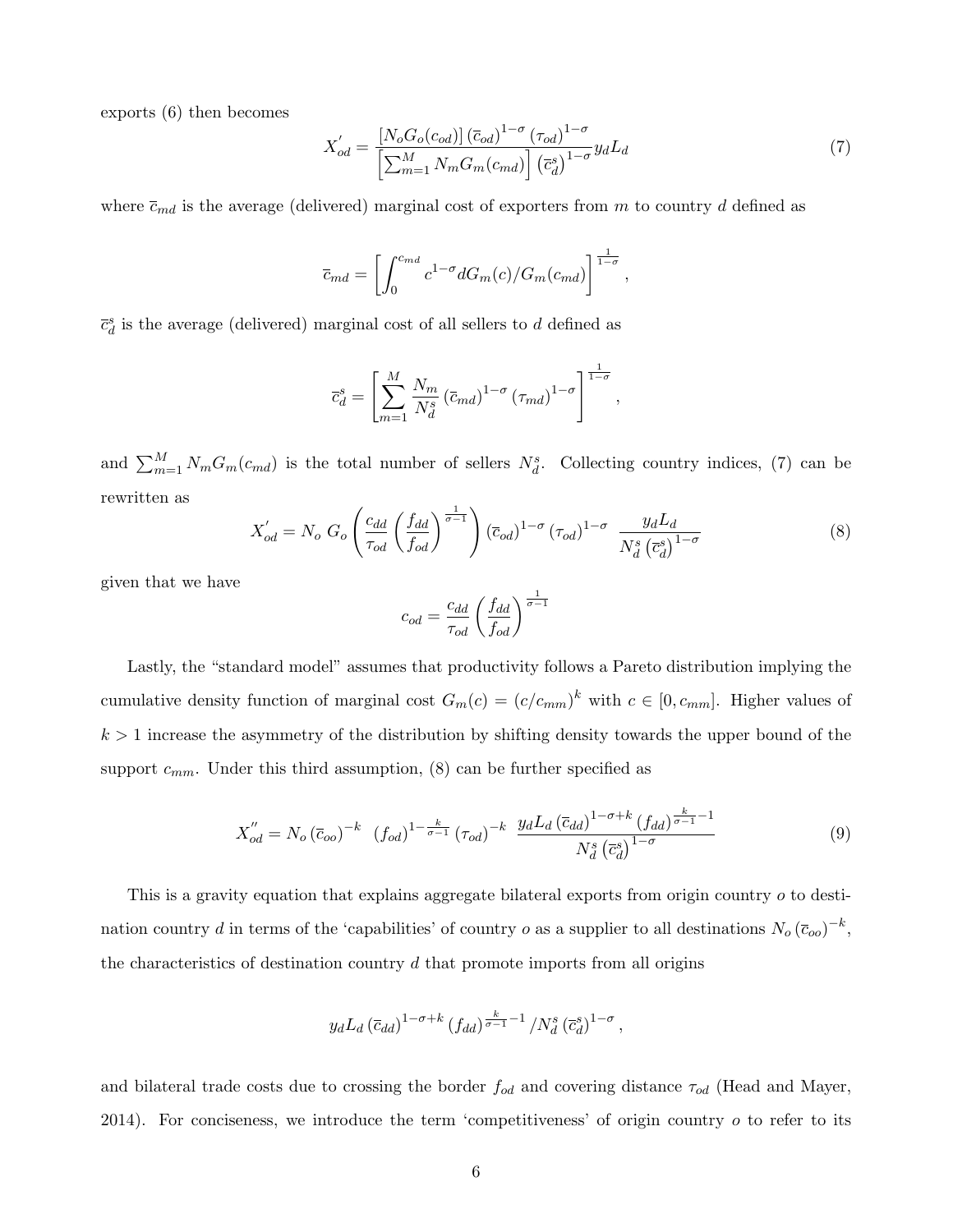'capabilities' as a supplier to all destinations. Then (9) has the strong implication that the country's competitiveness  $N_o(\bar{c}_{oo})^{-k}$  and thereby its aggregate exports to d depend only on the first moment  $\bar{c}_{oo}$  of the productivity distribution of its producers but not on higher order moments.

In the next section we will bring this implication of the "standard model" to data in two steps. First, we will run gravity regressions based on (9) to estimate origin country fixed effects for a sample of Eurozone countries. These fixed effects will measure the 'competitiveness' of the sampled countries as suppliers, netting out importer-specific and country-pair-specific characteristics. Second, we will check whether the variation in the estimated origin country fixed effects is related to various moments of the distribution of firm productivity. Given (9), the null hypothesis of the "standard model" is that only the first moment of the productivity distribution should matter for competitiveness. The alternative hypothesis based on (6) is that higher moments should matter too. Rejection of the null hypothesis in favour of the alternative should, therefore, be interpreted as confutation of the CES-iceberg-Pareto restrictions imposed by the "standard model".<sup>1</sup>

## 3 Data

We use different data sources, in particular a novel database, named CompNet, that allows to take into account the heterogeneity in labor and total factor productivity within sectors and different European countries.

CompNet - The CompNet database has been developed by the European System of Central Banks (ESCB). Under the coordination of the European Central Bank, each National Central Bank has produced a set of sector- and year-level productivity indicators running the same routines on a national sample of firm-level data. Thus, the CompNet is a cross-country panel dataset that includes, by year and sector, harmonized and comparable information across countries (see CompNet Task Force, 2014) on: (i) inputs and output of the production function, (ii) productivity-related indicators such as labour productivity, total factor productivity (TFP); and (iii) allocative efficiency indicators, such as the Olley and Pakes (1996) covariance. The time coverage of the sample is generally the period 1995-2011, although important differences across countries remain given that some countries like Czech Republic, Hungary, Italy, Poland, Romania and Slovakia have data only from the early 2000s. Our

<sup>&</sup>lt;sup>1</sup>These restrictions underpin the finding by Arkolakis et al. (2012) that several trade models share the same welfare properties.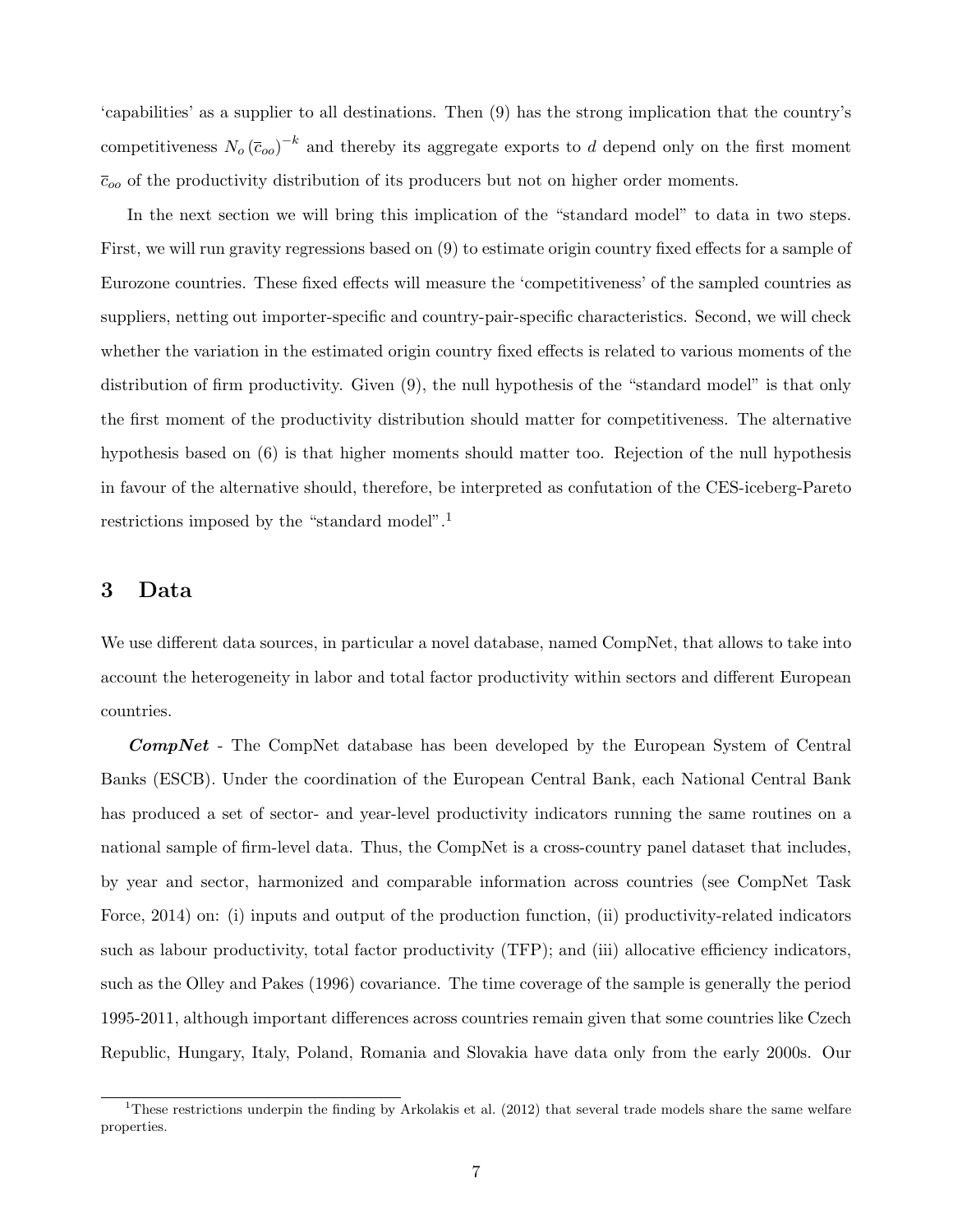CompNet database is an unbalanced panel of 2,382 observations with data for 11 European countries (Belgium, Czech Republic, Estonia, France, Germany, Hungary, Italy, Romania, Slovakia, Slovenia, and Spain), the period 1996-2011. We include all the manufacturing sectors at two digit level (NACE rev.2) with the exclusion of Tobacco (12), Printing and publishing (18), Coke and Petroleum (19). We also exclude observations for which the sectoral statistics are based on less than 10 firms. A more detailed description of the CompNet data and variables is provided in the Appendix, section A.

**Eurostat/ComeExt** - This database reports the values of exports (in Euros) for each EU country by 165 destination markets and 20 manufacturing sectors (CPA 2008 2 digit) over the period 1996- 2011.<sup>2</sup> The export values are then deflated and expressed in PPP value at constant price for year 2000. Descriptive statistics of the ComExt data are reported in Table 1.

**Other databases** - The dyadic variables for the gravity model come from CEPII database. We include geographic distance, common border, common language, and former colony status. The historical series of the bilateral exchange rate (ER), to be used in section X, are collected from UNCTAD database. ER is defined in term of units of domestic (CompNet) currency for a unit of foreign currency, thus an increase in the ER indicates a devaluation of CompNet currencies.

# 4 Empirical Analysis

To test the main predictions of our theoretical model, we follow a two-stage approach. First, using a gravity-type model of trade, we calculate country-year-sector fixed effects for the sample of CompNet (exporting) countries: these fixed effects will measure the country's competitiveness in the international markets, i.e., net of importer- and bilateral-specific features. Second, we analyze if differences in such fixed effects are related not only to the average productivity but also to higher moments of the productivity distribution.

#### 4.1 Gravity Estimation (Stage 1)

In the first stage, we estimate a gravity-type model on an unbalanced panel of 514,437 observations that includes all bilateral export flows from CompNet countries and 20 manufacturing sectors from 1996 to 2011. Following Head and Mayer (2014), our baseline specification is as follows:

<sup>&</sup>lt;sup>2</sup>Notice that the first two digits of CPA 2008 coincide with the first two digits of NACE rev.2.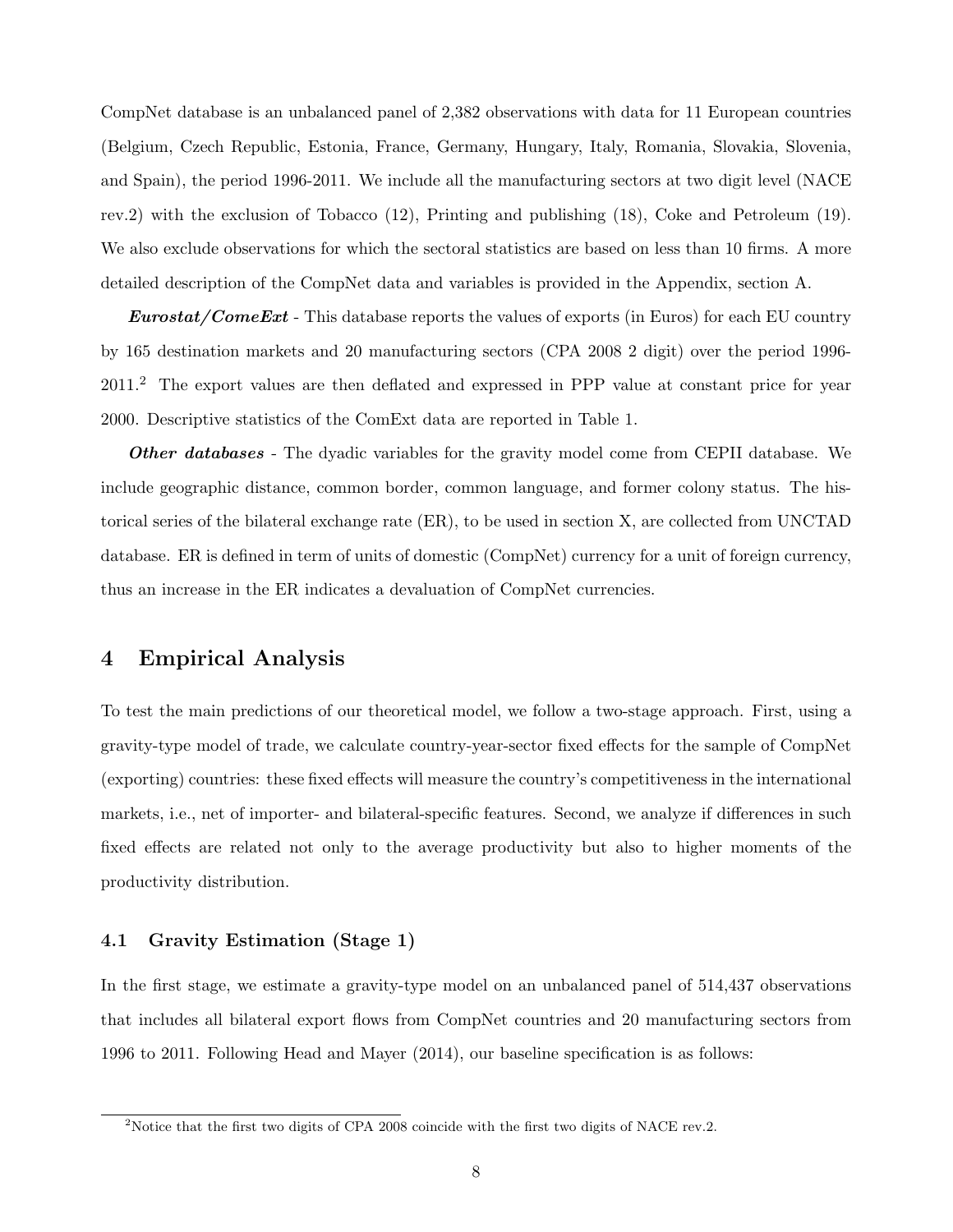$$
Log(Export)_{inst} = \alpha_{ist} + \beta Log(Tot.Import)_{nst} + \gamma_{in} + \epsilon_{inst}
$$
\n(10)

where the dependent variable is the log of export (expressed in Euro PPP, 2005) by country of origin i, country of destination n, sector s, and year t. The term  $\alpha_{ist}$  identifies the fixed effects of our interest, i.e., by country of origin, sector, and year). To control for differences across destination countries and sectors, while minimizing the computational burden, we include the total annual sectoral level of imports (Tot.Import) of the single destination country from the all the CompNet countries.<sup>3</sup> Finally,  $\gamma_{in}$  are the usual dyadic terms for the gravity equation, i.e., log of distance, common border, common language, former colony. Heteroschedasticity-Robust standard errors are always included.

Results from the baseline gravity model are reported in column 1 of Table 2. Not surprisingly, exports decrease with distance, while they increase with importing countrys demand (i.e, total imports) and when the exporting and importing country have a common border and share the same language; they increase also when the importing country has been a former colony of the exporting country. These results are fully confirmed when we restrict the sample to non-Eurozone destinations (column  $2)^4$  and when we include sector\*year fixed effects to control for time-varying unobservable sectoral characteristics (column 3).

Using the estimated coefficients and the residuals of the above regressions, we then calculate the  $\hat{\alpha}$  fixed effects. The estimated  $\alpha s$  are highly correlated among the three specifications: correlation index between the values estimated in the first and second column is 0.98, the one between (Col. 1 and 2, Table 2), and of the first and the third column is 0.86 for the fixed affects from the augmented gravity (Col. 1 and 3, Table 2). The Table 3 reports the descriptive statistics for these effects. We observe that the most advanced European economies, such as Germany or France, show the highest values for the fixed effects, while smaller countries (e.g., Estonia or Romania) reports the lower ones. In addition, fixed effects are positively correlated with the sectoral trade balance (index of correlation equal to 0.30).<sup>5</sup> In light of this, we are quite confident that the estimated  $\alpha s$  describe countries competitiveness in the international markets.

<sup>&</sup>lt;sup>3</sup>In formula,  $Tot. Import_{nst} = \sum_{i=1}^{I} Export_{inst}, i$  indicates each of the CompNet countries. Notice that, in this way,  $Tot. Importare measured at FOB prices.$ 

<sup>4</sup>We consider as Euro countries the ones that adopted the Euro currency since 1999, plus Greece. As a result, we exclude from the gravity estimation the following destination countries: Austria, Belgium, France, Germany, Greece, Ireland, Italy, Luxembourg, Netherlands, Portugal, and Spain.

 $5$ Trade balance is defined as the ratio between exports minus imports and exports plus imports. See Figure B.1, Section B, in the Appendix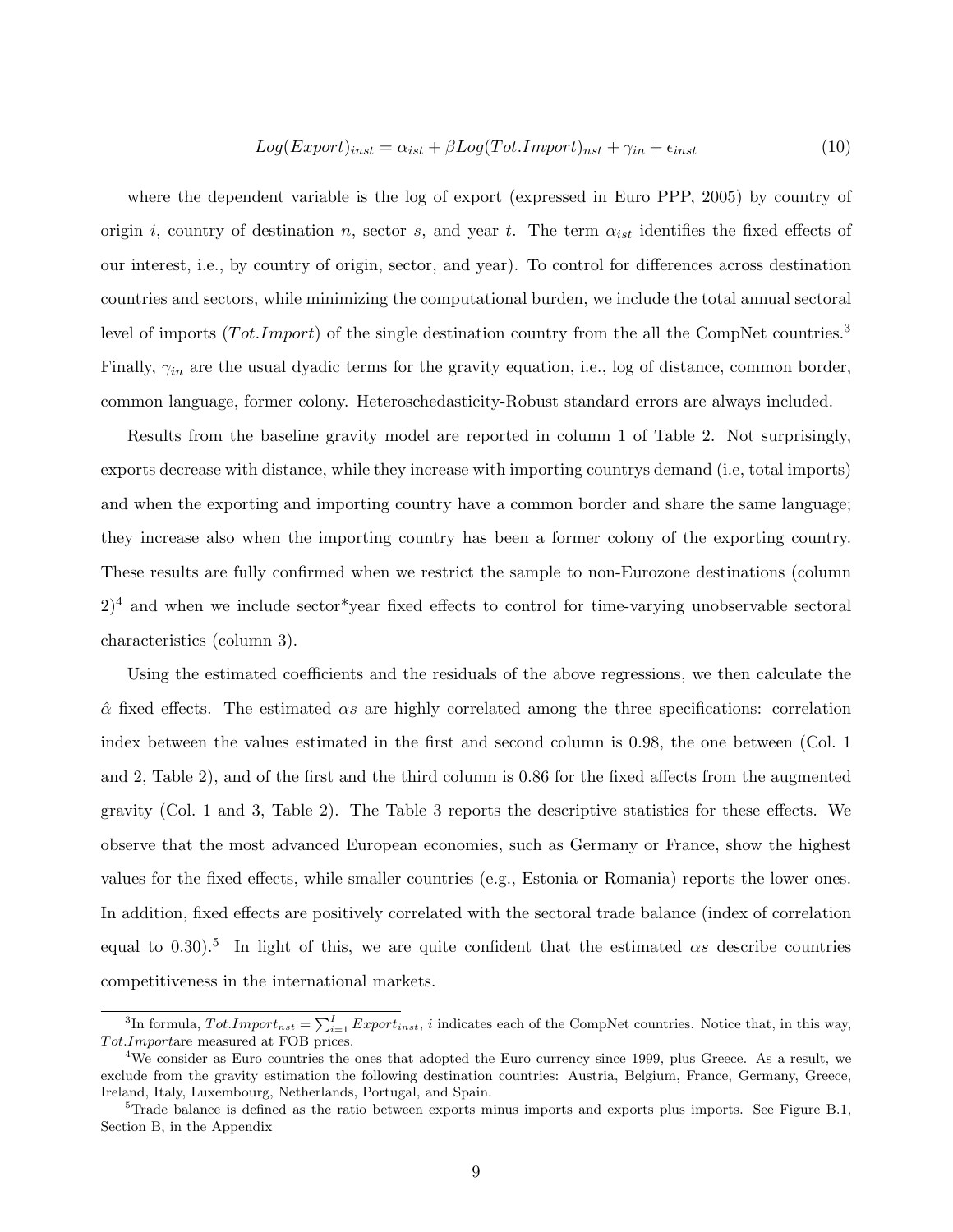#### 4.2 Moments analysis (Stage 2)

In the second stage, we estimate the following specification for country  $i$ , sector  $s$ , and year  $t$ :

Comp.Ind.<sub>ist</sub> = 
$$
a_0 + a_1 A \sin n_{ist-1} + a_2 D \sin n_{ist-1} + a_3 M \cos n_{ist-1} + D_n + D_s + D_t + \epsilon_{ist}
$$
 (11)

where the dependent variable is the competitiveness index  $(Comp.Ind.)$  as defined by the fixed effects estimated in the first stage.  $D_i$ ,  $D_s$ , and  $D_t$  are dummy variables controlling, respectively, for exporting country, sector, and year time-invariant unobservable characteristics. Mean is the average productivity level as computed from the CompNet database at the level of exporting country, sector and year. To identify whether higher moments of the productivity distributions affect a countrys exporting capacity, we include a measure of the asymmetry  $(Asim.)$  and one of the dispersion  $(Disp.)$ of the distribution. We compute all these measures using both labour productivity (LProd) and TFP data. All the explanatory variables are one-period lagged to minimize endogeneity concerns, a logarithmic transformation is applied to all the variables. Before moving to the results, we first describe in greater detail the asymmetry and dispersion indices.

**Asymmetry** - For each country-sector-year triple, we measure the asymmetry of productivity distribution as follows:

$$
Asim_{ist} = \frac{Mean - Median}{st.dev.}
$$
\n(12)

When  $Asim.$  assumes positive (negative) values, i.e., when mean>median (mean<median), the productivity distribution is right-skewed (left-skewed). A higher asymmetry index is therefore signalling a fatter right tail of the distribution. The normalization of the asymmetry index for the standard deviation (st.dev.) is needed to allow comparability across countries and sectors.<sup>6</sup> As a robustness, we also measure asymmetry through a standard skewness index (skew).

Asymmetry As measures of productivity dispersion, we consider the following indicators: (i) the ratio of the 75th to the 25th percentile of the productivity distribution ( $\mathbf{Disp}_{p75/p25}$ ), and (ii) the ratio of the 90th to 10th percentile of the productivity distribution  $(Disp_{p90/p10})$ . Both ratios capture how

 $6$ Mean, median, and standard deviation are un-weighted moments computed on the firm-level data produced within the CompNet network.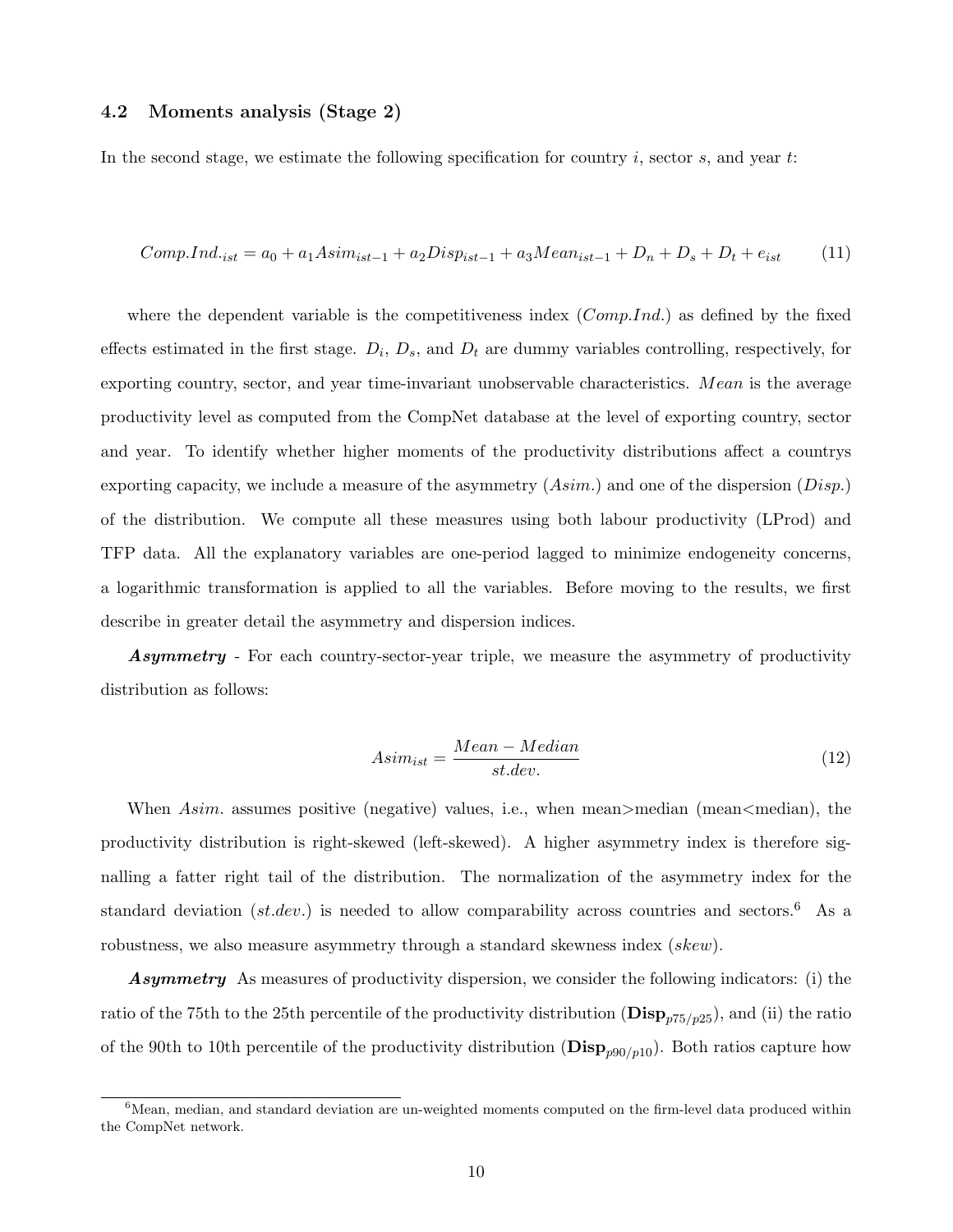much the productivity is dispersed in a country-sector-year. For example, a ratio  $Disp_{p90/p10}$  equal to 2 means that the firm at the 90th percentile is twice more productive than a firm in the 10th percentile. Then, an increase in the ratios indicates that the tails of the distribution are more distant from the median, and the most productive firms (right part of the distribution) are relatively more productive than the less productive firms (left part of the distribution). For robustness purposes, we use also the standard deviation as alternative indicator of dispersion. Table 4 reports descriptive statistics for both the asymmetry indices and other variables in the estimation sample (CompNet database).<sup>7</sup>

#### 4.3 Estimation Results

In this section, we present the estimation results using labour productivity. As shown in Table 5, the coefficient of average labour productivity is, as expected, always positive and statistically significant: in the spirit of Melitz-type models, higher average productivity is beneficial to a country's exporting capacity. Our novel analysis on asymmetry and dispersion reveals that a country-sector external competitiveness is also stronger when the productivity distribution is more asymmetric or right-skewed. Quantitatively, using the estimate of column 3, an increase of one standardized mean in the asymmetry index is associated to a competitiveness index 2.6 per cent higher. As basis of comparison, the effect of an increase of one standardized mean in the average labour productivity  $(Mean(LProd))$  amounts to about 9 per cent the  $Comp. Ind.$  (Col.5). While the estimated coefficient of asymmetry is quite stable across specifications, we find weaker and mixed results on dispersion: the coefficients of  $Disp_{p90/n10}$ and  $Disp_{p75/p25}$  are never statistically different from zero, the standard deviation's coefficient is instead positive and statistically significant.

To test the robustness of our results, we replicate the estimates in columns 7, 8, and 9 including country ∗year dummies or sector ∗year dummies. So doing, we aim at better controlling for exporting country-specific cyclical shocks across countries in the former case (Col. 1, 3, and 5), and sector-specific cyclical shocks in the latter (Col. 2, 4, and 6). The results, reported in Table 6, confirm by and large what found in the baseline specification. The only significant difference concerns the coefficient of the average productivity that is smaller or even weakly negative, indicating that average productivity and exporting competitiveness are somehow synchronized along the cycle.

The results above hold through when we use TFP instead of labour productivity. As shown in

 $7$ Correlations are reported in Table B.1 (Section B, in the Appendix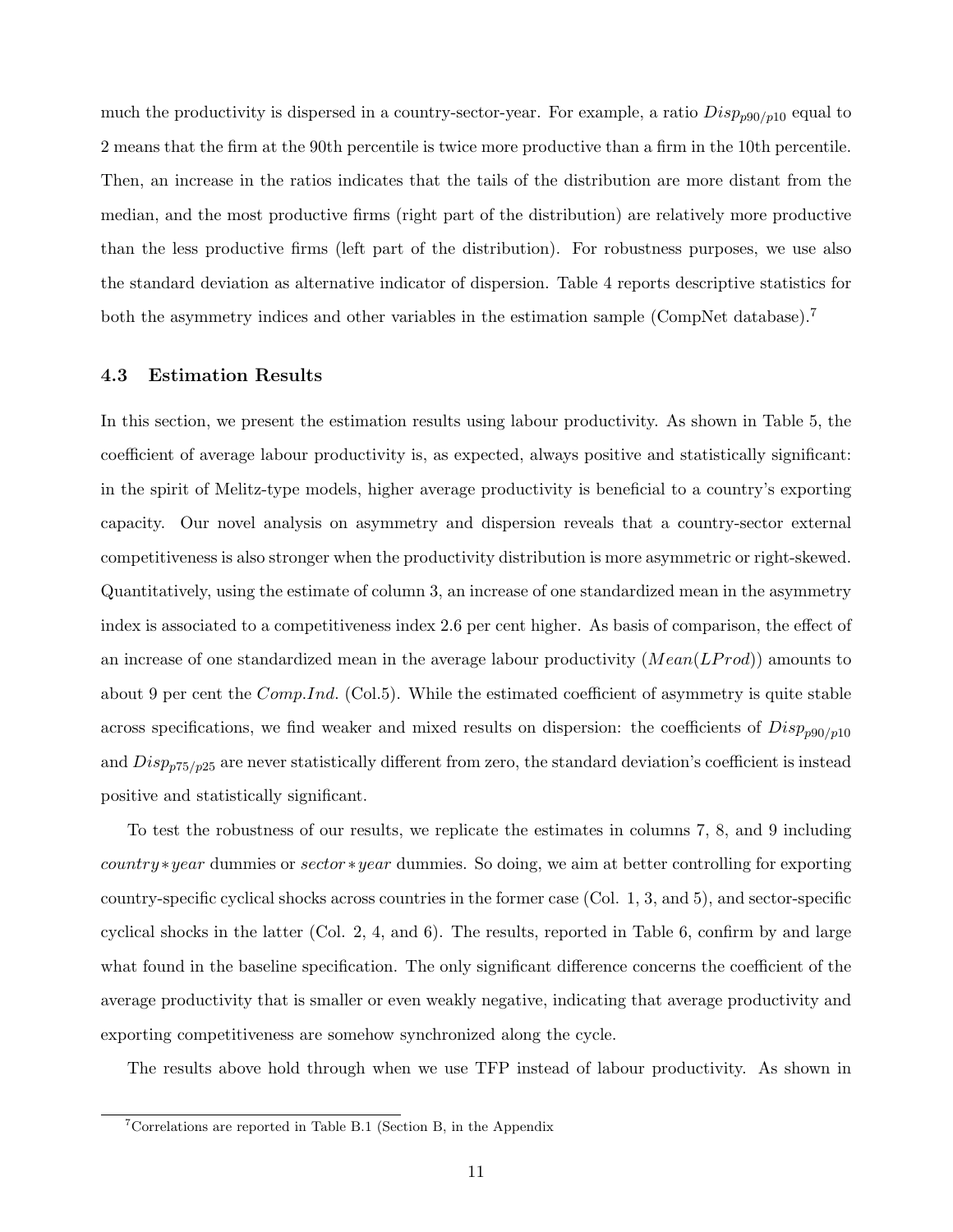Table 7, we find that both average TFP and asymmetry have a positive effect on the competitiveness index. TFP dispersion has also a positive but negligible impact on the competitiveness. Quantitatively, the effect of asymmetry is analogous when using labour productivity or TFP. When we add *country*  $*$ year dummies or sector  $\ast$  year dummies to the specification of columns (7), (8), and (9), the main results are still valid (Table 8). In Section B in the Appendix, we show that the above results for both labour (Table B.2 and B.3) productivity and TFP (Table B.4 and B.5) do not change if we consider as dependent variable the fixed effects from the augmented gravity (Col 3, Table  $2$ ).<sup>8</sup>

To sum up, we find the export competitiveness of a country in a given sector, once we control for gravity-type determinants of export flows, is stronger not only when its average productivity is higher but also when, for given average, there is higher heterogeneity across firms with a larger mass of highly productivity ones. Though being based on correlations, these results confirms the validity of our working hypothesis.

## 5 Macroeconomic shocks

The previous section provides evidence that country-sectors with an asymmetric (right skewed) productivity distribution export more than country-sectors with a more symmetric distribution. Not only the average efficiency is an important component of countries competitiveness, but also the underlying composition of the population of firms, the higher moments of the productivity distribution. How far does heterogeneous productivity also influence the impact of exogenous macro shocks? In other words, we need to explore whether and to what extent the impact of macro shocks on exports is affected by the degree of skewness of productivity distributions. Some studies have already addressed this issue, even though with a different perspective and with different types of data. The theoretical model by Auer and Chaney (2009) provides a theoretical framework showing that the response of aggregate exports to external shocks is larger when we allow for heterogeneity in firm productivity. Their result is replicated in a general equilibrium model calibrated with the Compnet data base that looks at the effect of exchange rate fluctuations (Di Mauro and Pappadà, 2014).

The most accurate and theoretically grounded analysis and the closest to our approach is the one by Berman et al. (2012) which looks at the impact of exchange rate changes. Their analysis of French

 ${}^{8}$ The same conclusions apply if we include the fixed effects from the gravity model without Euro countries as destination markets.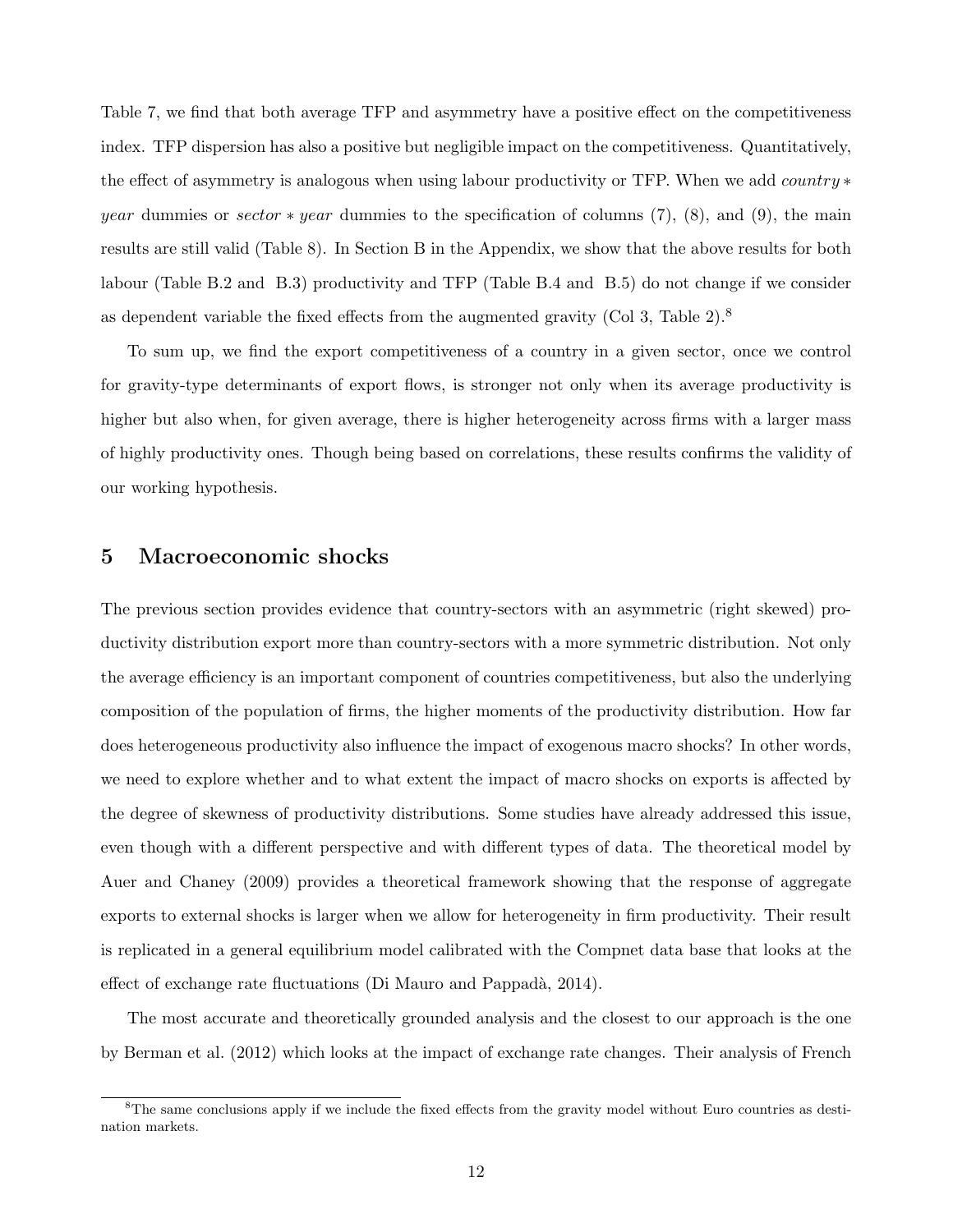firm-level exports, within a standard gravity framework, shows that allowing for heterogeneity does influence the export elasticity to exchange rate fluctuations. At the individual level the elasticity of export volumes declines with productivity. They also carry out a sector level analysis (by aggregating firm-level data) and show, consistently with their firm-level results, that under Pareto distributions, the elasticity of exports (in value here) is lower in industries with a higher productivity dispersion (the inverse of parameter k) or concentration as measured by a Herfindal index. Both measures capture the rightward skewness of the productivity distribution.

The key underlying mechanism in the results of Berman et al. (2012) is the heterogeneous pricingto-market behaviour of firms and the fact that this strategy is more extensively implemented by high productivity ones. Pricing-to-market means that firms do not fully pass-through a given exchange rate fluctuation to the prices of their exported products in foreign currency but also change those price when measure in domestic currency (thus counterbalancing the change in foreign currency prices). In the aftermath of a devaluation, this translates into larger profit margins rather than larger sales. Exports in value will increase to a large extent because of the rise in the domestic currency unit value of the exported products, but only to a limited extent because of a rise in volumes. This effect is especially large when the elasticity of substitution between domestic and foreign goods is relatively low, as by definition sales are not particularly price-sensitive. Berman et al. (2012), discuss several theoretical models that generate an endogenous heterogeneous pricing to market strategy. First, linear demand systems la Melitz (2008) where the price elasticity of demand increases with the consumer price. As high productivity firms are low cost/low price firms, they will also face a more rigid demand. Second, models with Cournot competition and nested CES demand over several sectors (Atkeson and Burstein, 2008). This works under the assumption that the elasticity of substitution between sectors is lower than within sectors. Firms with higher performance also have a larger market share. With large market shares, they face limited competition within their industry and only competition from other industries; therefore they perceive a smaller price elasticity than smaller firms (which mostly face strong competition in their industry). Third, models with distribution costs (Corsetti and Dedola, 2005) and heterogeneous quality (Baldwin and Harrigan, 2011). In these models, the higher the distribution costs and the higher the quality (most likely the high productivity firms), the lower the share of the consumer price of imported products which is influenced by exchange rate fluctuations.

On top of pricing-to-market strategy, when productivity distributions are especially skewed, a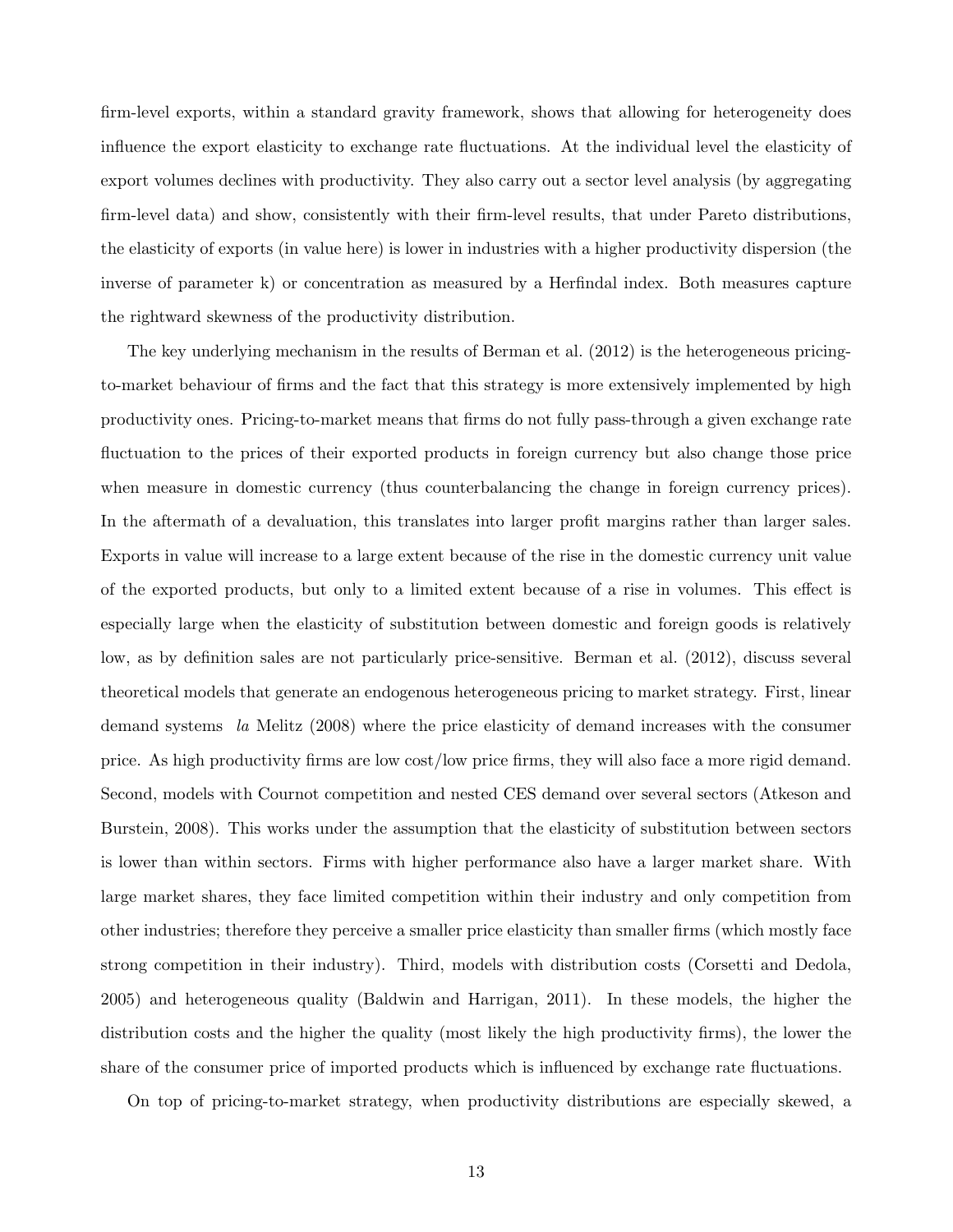devaluation has also a limited effect on the extensive margins. In principle a devaluation lowers the threshold productivity to profitably export and therefore it favours the entry of firms previously fully focused on the domestic market. Yet, with especially asymmetric distributions, these firms would be small and not very productive. Their exports would not contribute much to aggregate export. This second effect is instead more relevant dominant in Pareto distributions, according to Auer and Chaney (2009) if the elasticity of substitution between domestic and foreign goods is high.

These arguments provide a micro grounded explanation of the macro evidence that the elasticity of aggregate export volumes to exchange rate fluctuations is relatively low (Hooper et al., 1998). This is because the largest and most productive firms account for the dominant share of exports and are also the least responsive firms to changes in relative prices.

Our analysis of the interaction between productivity heterogeneity and exogenous macro shocks is an extension of the estimations carried out in the previous section. In that we focus on exchange rates, it can be seen as a generalization of Berman et al. (2012) to a cross-country comparison of sectoral trade performances. Given that we are looking at total export by industry s from country i we construct an industry specific nominal exchange rate index as follows:

$$
ER_{ist} = \sum_{n=1}^{N} NominalER_{int} \frac{export_{ins2002}}{export_{is2002}}
$$
\n(13)

where the first term is the bilateral exchange rate between exporting country  $i$  (from CompNet) and destination market n, at time t. The nominal exchange rate is defined in term of units of domestic currency for a unit of foreign currency. Therefore, an increase in the exchange rate indicates a devaluation of the domestic currency. The second term of Eq. 13 is a weight: the share of destination country  $n$  in country Is total exports of in sector  $s$ . The weight captures the relative importance of a foreign market n for sector s in for each CompNet country  $i$ . The weight is time- invariant, constructed on export data in as of 2002 (the median year in our series), so as to clean  $ER_{ist}$  from changes in export shares.

We use nominal instead of real exchange rate to clean it from changes in pricing policies. Consequently, we estimate the following equation: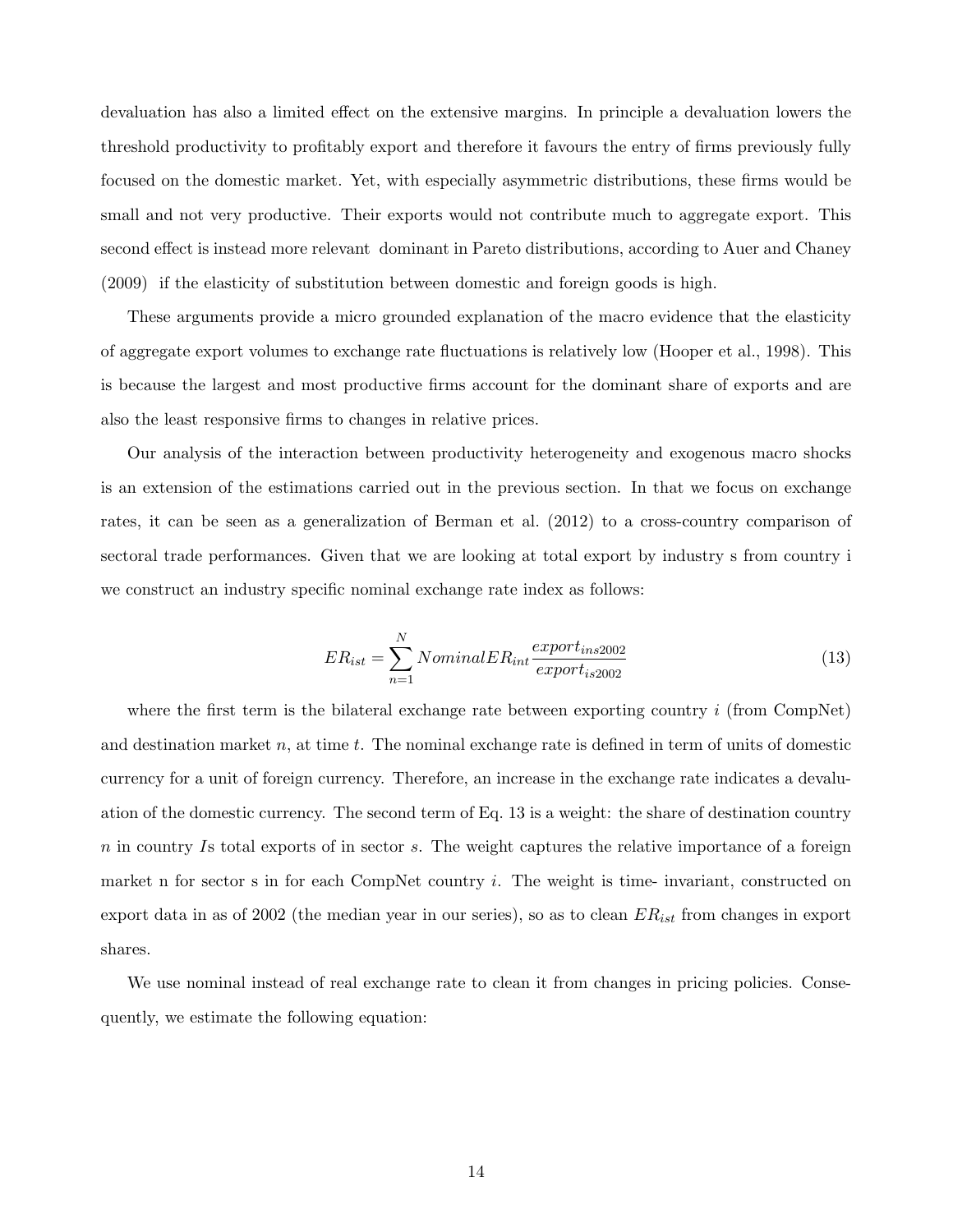$$
Comp. Ind_{ist} = a_0 + a_1 Asim_{ist-1} + a_2 Disp_{ist-1} a_3 Mean_{ist-1} + a_4 Asim_{ist-1} * ER_{ist-1} \quad (14)
$$

$$
+a_5 Disp_{ist-1} * ER_{ist-1} + a_6 ER_{ist-1} + D_n + D_s + D_t + e_{ist}
$$
\n
$$
(15)
$$

where S is the exchange rate in log-levels. We interact the shock exchange rate variable with the measures of dispersion or asymmetry, and we test the empirical model using both labour productivity and TFP indicators. The country's degree of competitiveness  $(Comp.Ind.)$  is measured with both fixed effect from full gravity and restricted gravity (without Euro countries). Finally, we include country, sector, and year fixed effects so that we can somehow read the coefficient of  $ER_{ist}$  as the effect of an exchange rate shock. We report the beta coefficients.

Table 9 shows the results for the baseline model (both  $LProd$  and  $TFP$ ) where we interact the macroeconomic shocks with asymmetry. There exists a positive and statistically significant correlation between the exchange rate and the dependent variables, that is to say that a depreciation is, as expected, associated to an improvement in export volumes. Most interestingly, the elasticity of Comp.Ind to ER  $(ER * Asim)$  is decreasing with the asymmetry. Consistently with Berman et al. (2012), the elasticity of exports to exchange rates is lower in countries and industries with highly symmetric productivity distributions. When we interact ER with the indicator of dispersion  $(Disp_{p90/p10})$ , we find again that depreciation are less effective in raising export volumes where firm-level productivities are more dispersed productivity.

To test the robustness of the results, we replicate columns 1 and 2 in Table 9 considering the asymmetry of TFP distribution (on the same estimation sample). The estimated coefficients are reported in columns 3 and 4. The average TFP has a positive effect on the competitiveness index. Again, we find a statistically significant and positive effect of an exchange rate macro-shocks which, though, decreases the more the TFP distribution is right-skewed.

As a final robustness check, we include *country ∗ year* fixed effects, and *sector ∗ year fixed* effects to control for time-varying shocks across countries and sectors. We report uniquely the results for ER interacted with the asymmetry index (Table 10). The inclusion of additional fixed effects does not modify previous findings. A depreciation has a positive effect on the competitiveness, but such effect is less relevant when the firm-level productivity distribution is more asymmetric to the right.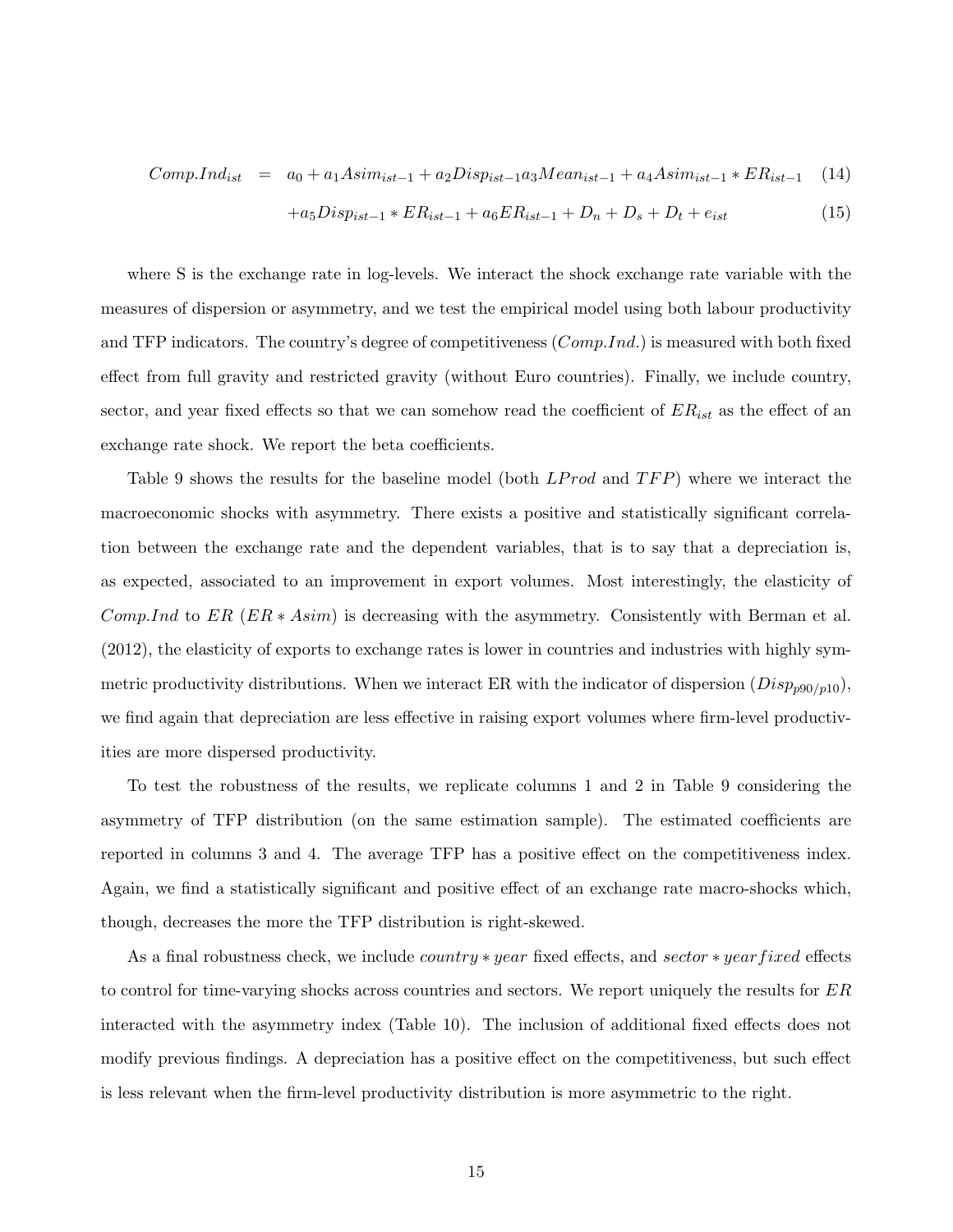# References

- Arkolakis, C., Costinot, A., and Rodriguez-Clare, A. (2012). New Trade Models, Same Old Gains? American Economic Review, American Economic Association, 102(1):94–130.
- Atkeson, A. and Burstein, A. (2008). Pricing-to-Market, Trade Costs, and International Relative Prices. American Economic Review, 98(5):1998–2031.
- Auer, R. and Chaney, T. (2009). Exchange Rate Pass-Through in a Competitive Model of Pricing-to-Market. Journal of Money, Credit and Banking, 41(s1):151–175.
- Baldwin, R. and Harrigan, J. (2011). Zeros, Quality, and Space: Trade Theory and Trade Evidence. American Economic Journal: Microeconomics, 3(2):60–88.
- Berman, N., Martin, P., and Mayer, T. (2012). How do Different Exporters React to Exchange Rate Changes? The Quarterly Journal of Economics, 127(1):437–492.
- CompNet Task Force (2014). Micro-based evidence of EU competitiveness: The CompNet database. Working Paper Research 1634, European Central Bank.
- Corsetti, G. and Dedola, L. (2005). A macroeconomic model of international price discrimination. Journal of International Economics, 67(1):129–155.
- Costinot, A. and Rodriguez-Clare, A. (2014). Trade Theory with Numbers: Quantifying the Consequences of Globalization. In Helpman, E., Rogoff, K., and Gopinath, G., editors, *Handbook of* International Economics, pages 197–261. Elsvier.
- Di Mauro, F. and Pappadà, F. (2014). Euro Area External Imbalances and the Burden of Adjustment. Working Paper Series 1637, European Central Bank.
- Head, K. and Mayer, T. (2014). Gravity Equations: Workhorse, Toolkit, and Cookbook. In Helpman, E., Rogoff, K., and Gopinath, G., editors, Handbook of International Economics, pages 131–195. Elsvier.
- Hooper, P., Johnson, K., and Marquez, J. (1998). Trade elasticities for G-7 countries. International Finance Discussion Papers 609, Board of Governors of the Federal Reserve System (U.S.).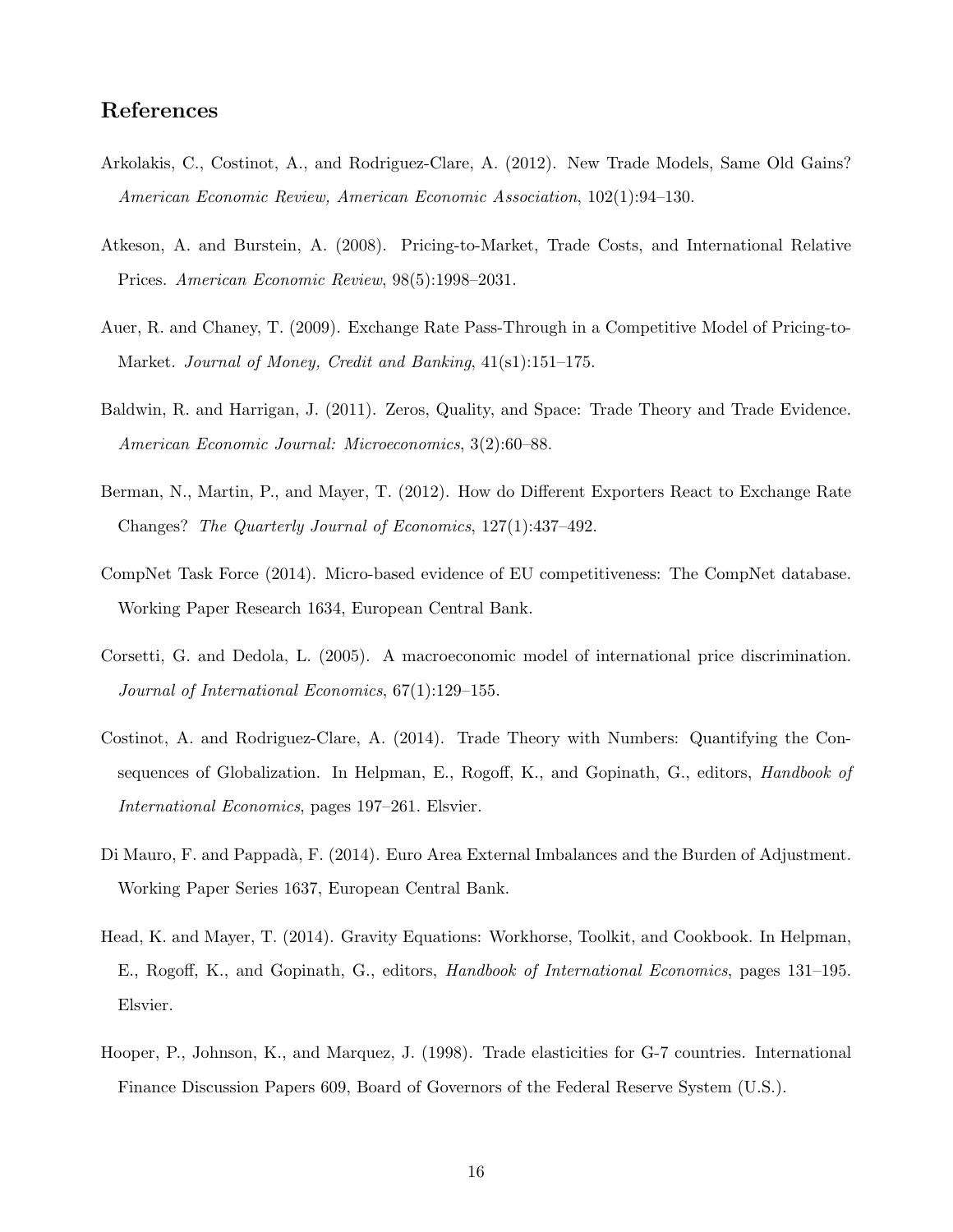- Melitz, M.J.and Ottaviano, G. (2008). Market Size, Trade, and Productivity. Review of Economic Studies, 75(1):295–316.
- Melitz, M. J. (2003). The Impact of Trade on Intra-Industry Reallocations and Aggregate Industry Productivity. Econometrica, 71(6):1695–1725.
- Olley, G. S. and Pakes, A. (1996). The Dynamics of Productivity in the Telecommunications Equipment Industry. Econometrica, 64(6):1263–97.
- Zhelobodko, E., Kokovin, S., Parenti, M., and Thisse, J. (2012). Monopolistic Competition: Beyond the Constant Elasticity of Substitution. Econometrica, 80(6):2765–2784.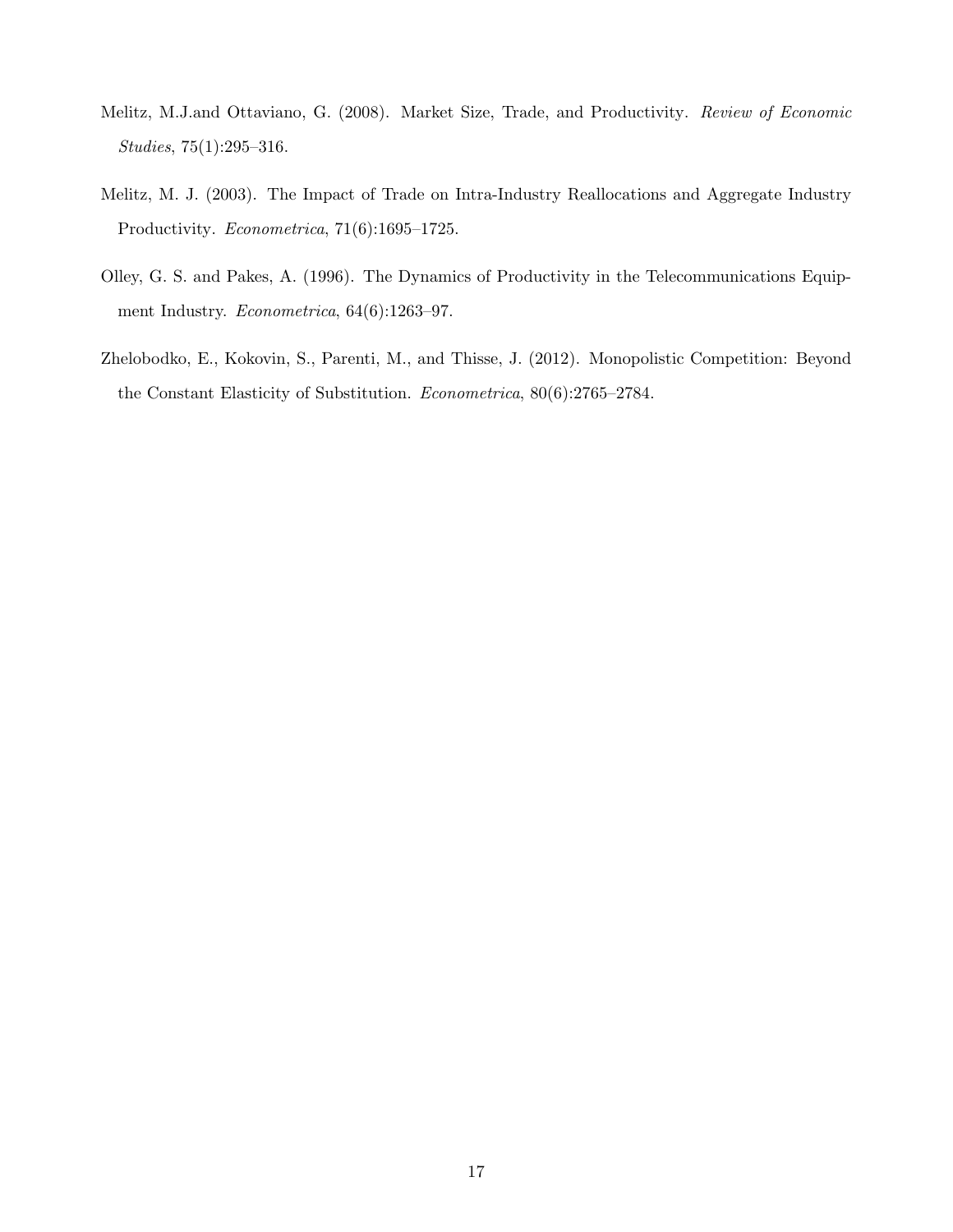# Tables

|        | Belgium | Czech Republic | Estonia | France | Germany | Hungary | Italy  | Romania | Slovakia | Slovenia | Spain  | Total  |
|--------|---------|----------------|---------|--------|---------|---------|--------|---------|----------|----------|--------|--------|
| Mean   | 13.095  | 9.535          | 4.443   | 14.616 | 15.049  | 7.892   | 14.578 | 6.914   | 6.674    | 6.878    | 12.614 | 10.565 |
| St.Dev | 5.088   | 6.59           | 6.031   | 4.335  | 4.225   | 6.909   | 4.442  | 6.748   | 6.832    | 6.765    | 5.627  | 6.856  |
| lqr    | 4.905   | 14.748         | 10.243  | 4.642  | 5.157   | 14.056  | 4.866  | 13.187  | 13.098   | 13.266   | 5.285  | 15.842 |
| Obs.   | 52065   | 42352          | 42352   | 52065  | 52065   | 42352   | 52065  | 42352   | 42352    | 42352    | 52065  | 514437 |

Table 1: Log of Export by destination, sector, year Averages‡

 $\overline{\phantom{a}^{\ddag}}$  <br> Source: our calculation from Eurostat/ComExt. Iqr: inter quantile range.

|                 | (1)        | $\left( 2\right)$ | (3)        |
|-----------------|------------|-------------------|------------|
|                 | Baseline   | No Euro           | Augmented  |
| Log(Distance)   | $-444***$  | $-.6846***$       | $-444***$  |
|                 | $(-0.011)$ | $(-0.010)$        | $(-0.011)$ |
| Common Border   | $1.418***$ | $2.445***$        | $1.418***$ |
|                 | $(-0.037)$ | $(-0.049)$        | $(-0.037)$ |
| Common Language | $.5401***$ | $.8019***$        | $.5401***$ |
|                 | $(-0.021)$ | $(-0.024)$        | $(-0.021)$ |
| Former Colony   | $2.196***$ | $1.766***$        | $2.196***$ |
|                 | $(-0.023)$ | $(-0.026)$        | $(-0.023)$ |
| Log(Tot.Import) | $1.319***$ | $1.326***$        | $1.319***$ |
|                 | $(-0.002)$ | $(-0.002)$        | $(-0.002)$ |
| Obs.            | 514437     | 476817            | 514437     |
| $R^2$           | 0.71       | 0.73              | 0.71       |

Table 2: Gravity Model ‡

‡ Notes: OLS estimation. Robust standard errors in parenthesis. Column 2 reports gravity model without Euro country destinations. Column 3 includes sectorXyear fixed effects. Significance level: \*0.10>p-value, \*\* 0.05>p-value, \*\*\* 0.01>p-value

Table 3: Gravity ‡

|                | Mean     |          |          | <b>Standard Deviation</b> |        |        | Interquantile range |        |        |
|----------------|----------|----------|----------|---------------------------|--------|--------|---------------------|--------|--------|
|                | Col.1    | Col. 2   | Col. 3   | Col. 1                    | Col. 2 | Col. 3 | Col. 1              | Col. 2 | Col. 3 |
| Belgium        | $-6.89$  | $-4.79$  | $-5.71$  | 1.16                      | 1.23   | 1.88   | 1.15                | 1.22   | 0.72   |
| Czech Republic | $-10.48$ | $-8.64$  | $-9.14$  | 1.29                      | 1.32   | 2.25   | 2.14                | 2.2    | 2.04   |
| Estonia.       | $-15.5$  | $-13.69$ | $-14.16$ | 1.61                      | 1.57   | 2.66   | 1.69                | 1.65   | 2.16   |
| France         | $-5.71$  | $-3.49$  | $-4.53$  | 0.58                      | 0.6    | 2.02   | 0.67                | 0.72   | 1.35   |
| Germany        | $-4.92$  | $-2.73$  | $-3.74$  | 0.52                      | 0.56   | 1.95   | 0.53                | 0.55   | 1.5    |
| Hungary        | $-12.15$ | $-10.45$ | $-10.81$ | 1.53                      | 1.59   | 2.08   | 1.66                | 1.73   | 2.01   |
| Italy          | $-5.29$  | $-3.14$  | $-4.12$  | 0.89                      | 0.92   | 2.29   | 1.33                | 1.37   | 2.01   |
| Romania        | $-13.09$ | $-11.38$ | $-11.75$ | 1.52                      | 1.53   | 2.52   | 2.14                | 2.07   | 2.75   |
| Slovakia       | $-13.35$ | $-11.66$ | $-12.01$ | 1.43                      | 1.42   | 2.33   | 2.21                | 2.21   | 2.29   |
| Slovenia.      | $-13.15$ | $-11.38$ | $-11.81$ | 1.32                      | 1.33   | 2.21   | 1.65                | 1.66   | 2.32   |
| Spain          | $-7.48$  | $-5.38$  | $-6.3$   | 0.85                      | 0.9    | 2.08   | 0.95                | 1.05   | 1.15   |

‡ Notes: our calculations from gravity model (see Table 2. The estimated fixed effects are reported in logarithmic terms.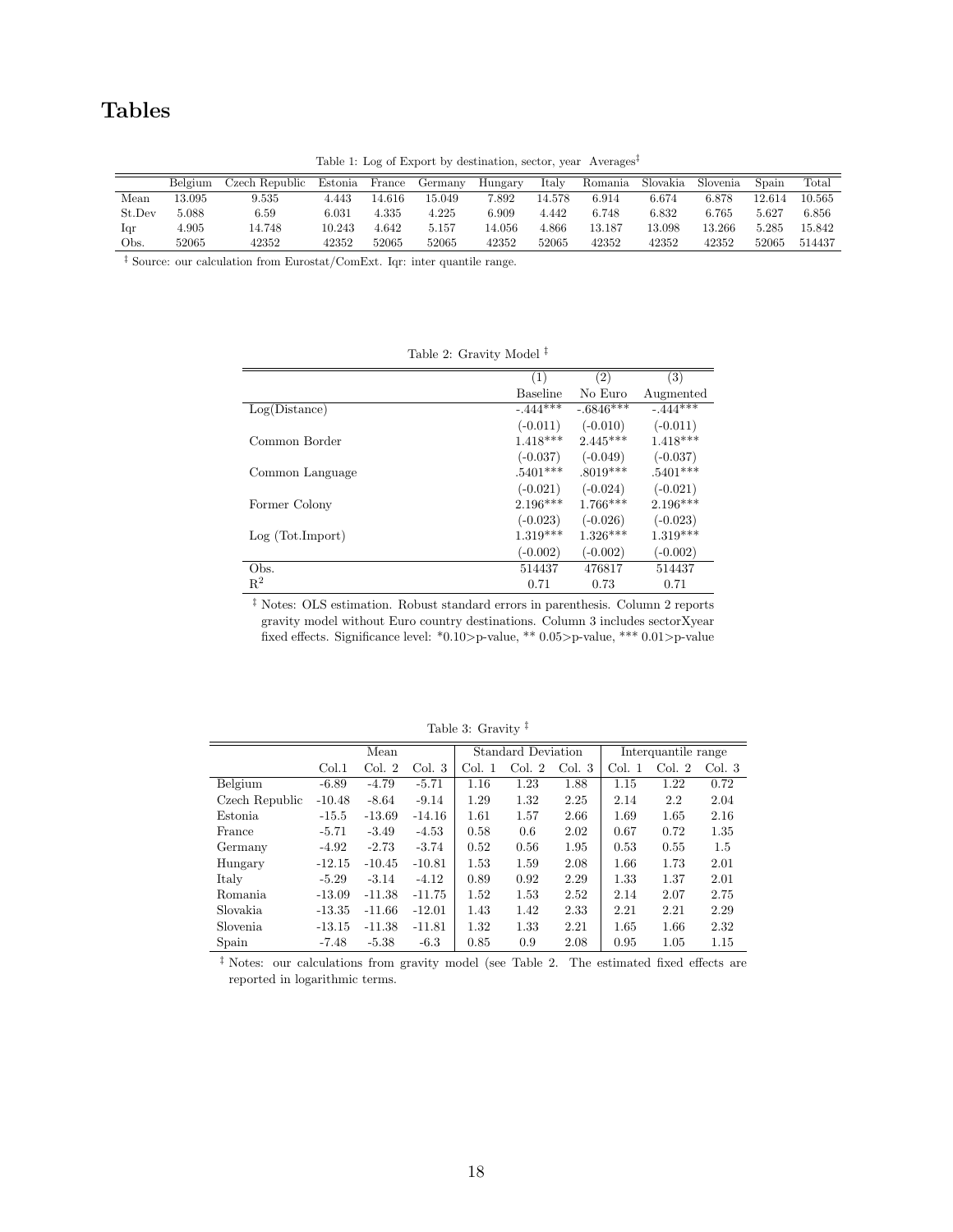Table 4: Averages from CompNet database (Labour Productivity)‡

|                | Firms per cell | Worker per firm | LProd | $\frac{LProd}{St. Dev}$ | $\mathrm{Disp.}_{p90/p10}$ | $\mathrm{Disp}_{\cdot p75/p25}$ | Asim. | Skew | St.Dev. |
|----------------|----------------|-----------------|-------|-------------------------|----------------------------|---------------------------------|-------|------|---------|
| Belgium        | 666.91         | 74.71           | 65.59 | 1.62                    | 3.55                       | 1.84                            | 0.25  | 2.83 | 41.71   |
| Czech Republic | 455.28         | 143.65          | 17.36 | 1.52                    | 4.32                       | 2.06                            | 0.27  | 2.5  | 12.12   |
| Estonia        | 166.36         | 37.98           | 14.83 | 1.35                    | 6.82                       | 2.64                            | 0.26  | 1.83 | 11.52   |
| France         | 3503.63        | 76.91           | 47.32 | 2.07                    | 3.07                       | 1.76                            | 0.23  | 1.84 | 23.31   |
| Germany        | 797.92         | 343.05          | 94.1  | 1.62                    | 3.41                       | 1.83                            | 0.22  | 3.69 | 62.82   |
| Hungary        | 427.89         | 110.33          | 16.25 | 1.22                    | 5.54                       | 2.36                            | 0.29  | 3.02 | 13.54   |
| Italy          | 1429.3         | 41.27           | 47.92 | 2.24                    | 2.79                       | 1.69                            | 0.22  | 1.74 | 21.49   |
| Romania        | 2235.9         | 61.02           | 9.69  | 0.87                    | 10.37                      | 3.16                            | 0.29  | 4.23 | 10.88   |
| Slovakia       | 96.37          | 228.08          | 15.32 | 1.64                    | 4.64                       | 2.07                            | 0.25  | 2.06 | 10.41   |
| Slovenia       | 213.46         | 68.92           | 23.59 | 1.72                    | 3.85                       | 1.91                            | 0.23  | 2.07 | 13.78   |
| Spain          | 2714.85        | 46.27           | 38.84 | 1.75                    | 3.61                       | 1.9                             | 0.23  | 2.31 | 22.44   |
| Total          | 1149.28        | 115.12          | 39.02 | 1.63                    | 4.43                       | 2.05                            | 0.24  | 2.51 | 24.34   |

‡ Source: our calculation from CompNet. Unit of calculation is defined by the triple country, sector, and year. Firms per cell: numbers of firms used to calculate CompNet statistics by country, region, and year.

Table 5: Baseline model - Labor productivity distribution and competitiveness index  $^\ddag$ 

|                                                | (1)         | (2)         | (3)         | $\left(4\right)$ | (5)         | (6)         | (7)         | (8)        | (9)         |
|------------------------------------------------|-------------|-------------|-------------|------------------|-------------|-------------|-------------|------------|-------------|
|                                                |             |             |             |                  |             |             |             |            |             |
| $Mean(LProd)_{t-1}$                            | $.1204***$  | $.1167***$  | $.1248***$  | $-0.02$          | $.1155***$  | $.1384***$  | $.1163***$  | $.1234***$ | 0.0591      |
|                                                | $(-0.1022)$ | $(-0.1071)$ | $-0.1073)$  | $-0.1759)$       | $(-0.1021)$ | $(-0.1023)$ | $-0.1069$   | $-0.1064)$ | $(-0.2116)$ |
| $\text{Disp}_{p90/p10}$ (LProd) <sub>t-1</sub> |             | 0.0085      |             |                  |             |             | $-0.002$    |            |             |
|                                                |             | $-0.1245)$  |             |                  |             |             | $-0.1264)$  |            |             |
| Disp. $p_{75/p25}$ (LProd) $_{t-1}$            |             |             | $-0.0095$   |                  |             |             |             | $-0.0175$  |             |
|                                                |             |             | $(-0.2464)$ |                  |             |             |             | $-0.2434)$ |             |
| St.Dev. $(LProd)_{t-1}$                        |             |             |             | $.1235***$       |             |             |             |            | $.0649**$   |
|                                                |             |             |             | $(-0.1343)$      |             |             |             |            | $-0.1607$   |
| $\text{Asim}(\text{LProd})_{t-1}$              |             |             |             |                  | $.0263***$  |             | $.0266***$  | $.0284***$ |             |
|                                                |             |             |             |                  | $(-0.5011)$ |             | $(-0.5123)$ | $-0.5072$  |             |
| $Skew(LProd)_{t-1}$                            |             |             |             |                  |             | $.0399***$  |             |            | $.0276***$  |
|                                                |             |             |             |                  |             | $-0.0777$   |             |            | $-0.0943$   |
| Obs.                                           | 2379        | 2379        | 2379        | 2379             | 2379        | 2379        | 2379        | 2379       | 2379        |
| $\mathbb{R}^2$                                 | 0.94        | 0.94        | 0.94        | 0.941            | 0.94        | 0.941       | 0.94        | 0.94       | 0.941       |

‡ Notes: OLS estimate of Eq. 11. Dependent variable: competitiveness index from Eq. 10. All the variables are in logarithmic terms. Beta coefficients reported. Robust standard errors are included in parentheses. Significance level: \*0.10>p-value, \*\* 0.05>p-value,  $\ast\ast\ast$  0.01>p-value. Country, Sector, and Year dummies included.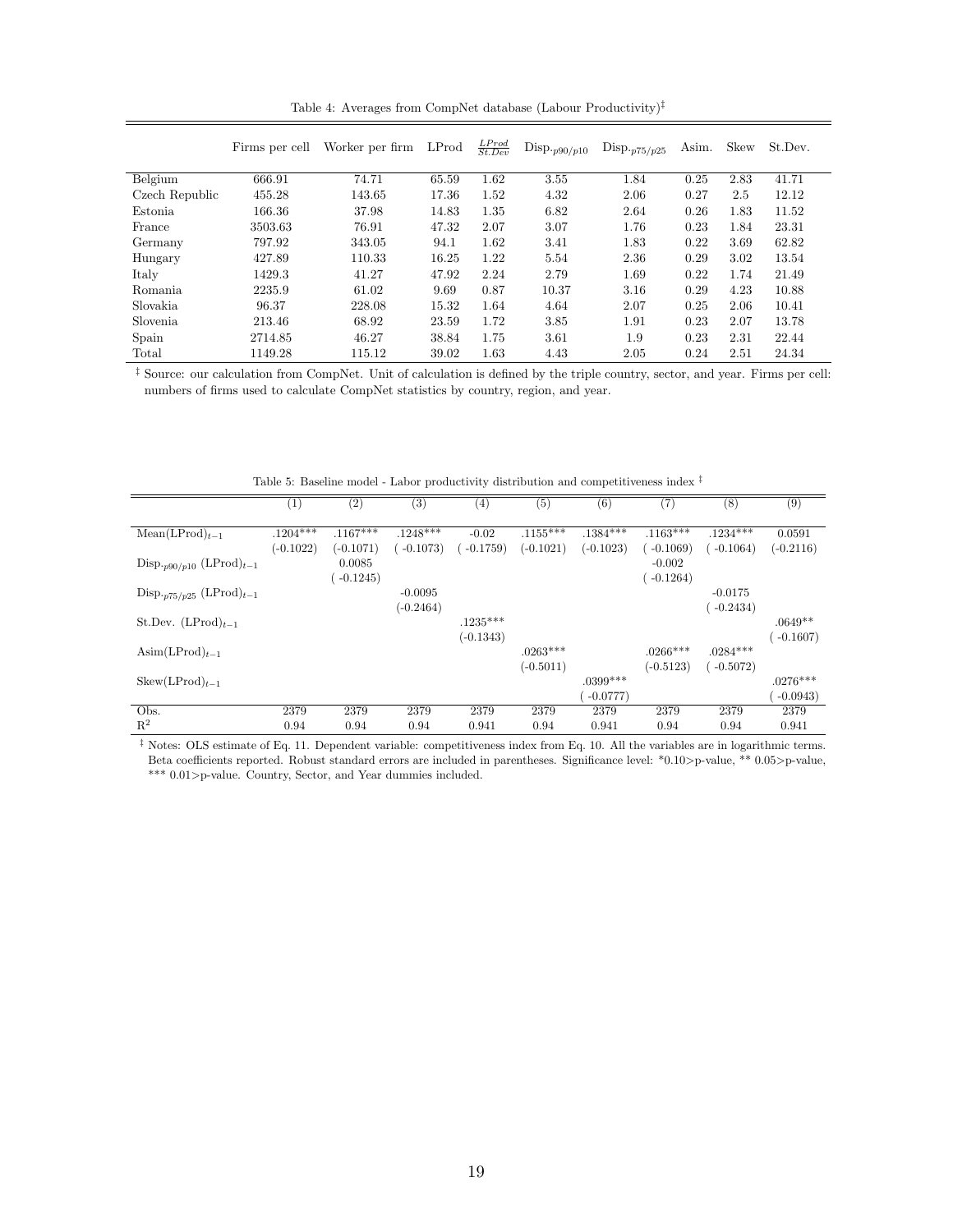Table 6: Robustness analysis - Labor productivity distribution and competitiveness index  $\frac{1}{k}$ 

|                                               | $^{(1)}$       | (2)           | (3)            | (4)           | (5)            | (6)           |
|-----------------------------------------------|----------------|---------------|----------------|---------------|----------------|---------------|
| $Mean(LProd)_{t-1}$                           | $.0506*$       | $.09***$      | $.0674**$      | $.0993***$    | $-1269**$      | 0.0141        |
|                                               | $(-0.1446)$    | $(-0.109)$    | $(-0.1405)$    | $(-0.1086)$   | $(-0.2774)$    | $(-0.2163)$   |
| Disp. $_{p90/p10}$ (LProd) $_{t-1}$           | 0.018          | 0.0074        |                |               |                |               |
|                                               | $(-0.1437)$    | $(-0.126)$    |                |               |                |               |
| $\text{Disp.}_{p75/p25} (\text{LProd})_{t-1}$ |                |               | $-0.0052$      | $-0.0126$     |                |               |
|                                               |                |               | $(-0.2607)$    | $(-0.2453)$   |                |               |
| $\text{Asim}(\text{LProd})_{t-1}$             | $.0253***$     | $.0291***$    | $.0287***$     | $.0318***$    |                |               |
|                                               | $(-0.4848)$    | $(-0.5385)$   | $(-0.4772)$    | $(-0.5328)$   |                |               |
| $Skew(LProd)_{t-1}$                           |                |               |                |               | 0.0053         | $.0259***$    |
|                                               |                |               |                |               | $(-0.0988)$    | $(-0.0997)$   |
| $St.Dev.(LProd)t-1$                           |                |               |                |               | $.1642***$     | $.0855***$    |
|                                               |                |               |                |               | $(-0.1814)$    | 0.1656        |
| Obs.                                          | 2379           | 2379          | 2379           | 2379          | 2379           | 2379          |
| Fixed Effect 1                                | Country x Year | Sector x Year | Country x Year | Sector x Year | Country x Year | Sector x Year |
| Fixed Effect 2                                | Sector         | Country       | Sector         | Country       | Sector         | Country       |
| $R^2$                                         | 0.942          | 0.946         | 0.942          | 0.946         | 0.942          | 0.946         |

 $<sup>\ddagger</sup>$  Notes: OLS estimate of Eq. 11. Dependent variable: competitiveness index from Eq. 10. All the variables are in logarithmic</sup> terms. Beta coefficients reported. Robust standard errors are included in parentheses. Significance level: \*0.10>p-value, \*\* 0.05>p-value, \*\*\* 0.01>p-value. Country\*Year, and sector dummies included in columns (1), (3), and (5). Sector\*year, and country dummies included in columns (2), (4), and (6).

|                                             | (1)         |                   | (3)         | (4)         | (5)         |             | $\left( 7\right)$ | (8)         | (9)         |
|---------------------------------------------|-------------|-------------------|-------------|-------------|-------------|-------------|-------------------|-------------|-------------|
|                                             |             | $\left( 2\right)$ |             |             |             | (6)         |                   |             |             |
|                                             |             |                   |             |             |             |             |                   |             |             |
| $Mean(TFP)_{t-1}$                           | $.2144***$  | $.2096***$        | $.2105***$  | $-0.0084$   | $.2102***$  | $.2594***$  | $.2073***$        | $.2081***$  | $.4091***$  |
|                                             | $(-0.0486)$ | $(-0.0487)$       | $(-0.0488)$ | $(-0.1116)$ | $(-0.0484)$ | $(-0.0497)$ | $(-0.0486)$       | $(-0.0487)$ | $(-0.1375)$ |
| $\text{Disp.}_{p90/p10} (\text{TFP})_{t-1}$ |             | 0.011             |             |             |             |             | 0.0069            |             |             |
|                                             |             | $(-0.099)$        |             |             |             |             | $(-0.1003)$       |             |             |
| $\text{Disp.}_{p75/p25} (\text{TFP})_{t-1}$ |             |                   | 0.0107      |             |             |             |                   | 0.006       |             |
|                                             |             |                   | $(-0.1991)$ |             |             |             |                   | $(-0.2009)$ |             |
| St.Dev. $(TFP)_{t-1}$                       |             |                   |             | $.219***$   |             |             |                   |             | $-.1426*$   |
|                                             |             |                   |             | $(-0.1113)$ |             |             |                   |             | $(-0.1321)$ |
| $\text{Asim(TFP)}_{t-1}$                    |             |                   |             |             | $.0243***$  |             | $.0235***$        | $.0235***$  |             |
|                                             |             |                   |             |             | $(-0.3901)$ |             | $(-0.3902)$       | $(-0.3896)$ |             |
| $Skew(TFP)t-1$                              |             |                   |             |             |             | $.051***$   |                   |             | $.0609***$  |
|                                             |             |                   |             |             |             | $(-0.0527)$ |                   |             | $(-0.0653)$ |
| Obs.                                        | 2379        | 2379              | 2379        | 2376        | 2379        | 2375        | 2379              | 2379        | 2375        |
| R <sub>2</sub>                              | 0.939       | 0.939             | 0.939       | 0.939       | 0.939       | 0.94        | 0.939             | 0.939       | 0.94        |

Table 7: Baseline model - TFP distribution and competitiveness index  $^\ddag$ 

‡ Notes: OLS estimate of Eq. 11. Dependent variable: competitiveness index from Eq. 10. All the variables are in logarithmic terms. Beta coefficients reported. Robust standard errors are included in parentheses. Significance level: \*0.10>p-value, \*\* 0.05>p-value, \*\*\* 0.01>p-value. Country, Sector, and Year dummies included.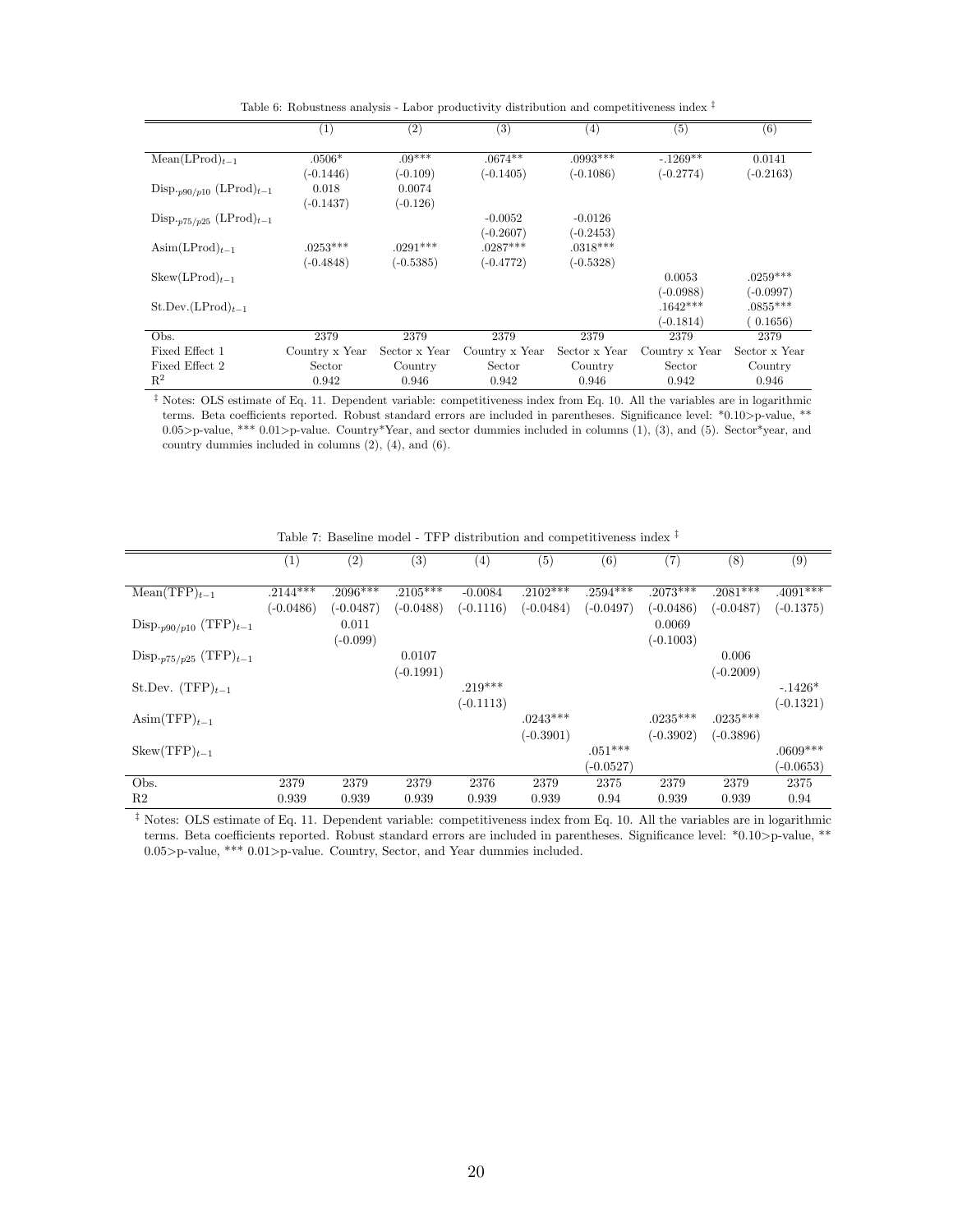Table 8: Robustness analysis - TFP distribution and competitiveness index ‡

|                                   | (1)            | $\left( 2\right)$ | $\left( 3\right)$ | (4)           | (5)            | (6)           |
|-----------------------------------|----------------|-------------------|-------------------|---------------|----------------|---------------|
|                                   |                |                   |                   |               |                |               |
| $Mean(TFP)_{t-1}$                 | $.1823***$     | $.186***$         | $.1842***$        | $.1865***$    | $.3023***$     | $.3605***$    |
|                                   | $(-0.0492)$    | $(-0.0484)$       | $(-0.0496)$       | $(-0.0486)$   | $(-0.145)$     | $(-0.1352)$   |
| Disp. $_{p90/p10}$ (TFP) $_{t-1}$ | $.0145*$       | 0.0054            |                   |               |                |               |
|                                   | $(-0.1053)$    | $(-0.0971)$       |                   |               |                |               |
| Disp. $_{p75/p25}$ (TFP) $_{t-1}$ |                |                   | 0.0122            | 0.005         |                |               |
|                                   |                |                   | $(-0.2041)$       | $(-0.2035)$   |                |               |
| Asim. $(TFP)_{t-1}$               | $.0244***$     | $.0276***$        | $.0243***$        | $.0275***$    |                |               |
|                                   | $(-0.3846)$    | $(-0.414)$        | $(-0.3846)$       | $(-0.4144)$   |                |               |
| $Skew(TFP)_{t-1}$                 |                |                   |                   |               | $.059***$      | $.0607***$    |
|                                   |                |                   |                   |               | $(-0.0669)$    | $(-0.0666)$   |
| $St. Dev. (TFP)t-1$               |                |                   |                   |               | $-0.0567$      | $-0.1109$     |
|                                   |                |                   |                   |               | $(-0.1403)$    | $(-0.1318)$   |
| Obs.                              | 2379           | 2379              | 2379              | 2379          | 2375           | 2375          |
| Fixed Effect 1                    | Country x Year | Sector x Year     | Country x Year    | Sector x Year | Country x Year | Sector x Year |
| Fixed Effect 2                    | Sector         | Country           | Sector            | Country       | Sector         | Country       |
| $R^2$                             | 0.941          | 0.944             | 0.941             | 0.944         | 0.942          | 0.945         |

 $^\ddag$  Notes: OLS estimate of Eq. 11. Dependent variable: competitiveness index from Eq. 10. All the variables are in logarithmic terms. Beta coefficients reported. Robust standard errors are included in parentheses. Significance level: \*0.10>p-value, \*\* 0.05>p-value, \*\*\* 0.01>p-value. Country\*Year, and sector dummies included in columns (1), (3), and (5). Sector\*year, and country dummies included in columns (2), (4), and (6).

|                             | (1)         | (2)         | (3)         | (4)         |
|-----------------------------|-------------|-------------|-------------|-------------|
|                             |             | LProd       |             | TFP         |
|                             | Comp.Ind.   | Comp.Ind.   | Comp.Ind.   | Comp.Ind.   |
|                             | All         | No Euro     | All         | No Euro     |
| $Mean_{t-1}$                | $.1206***$  | $.1145***$  | $.1902***$  | $.1799***$  |
|                             | $(-0.1007)$ | $(-0.104)$  | $(-0.0505)$ | $(-0.0525)$ |
| $\text{Disp.}_{p90/p10t-1}$ | 0.0112      | 0.0102      | $-9.70E-04$ | $-0.0017$   |
|                             | $(-0.1327)$ | $(-0.1342)$ | $(-0.107)$  | $(-0.1091)$ |
| Asi $m_{t-1}$               | $.0252***$  | $.023***$   | $.0344***$  | $.0329***$  |
|                             | $(-0.4594)$ | $(-0.4688)$ | $(-0.3813)$ | $(-0.3931)$ |
| $ER^*Asim_{t-1}$            | $-.0865**$  | $-.0869**$  | $-.0276*$   | $-.0262*$   |
|                             | $(-0.3223)$ | $(-0.3328)$ | $(-0.155)$  | $(-0.1608)$ |
| $ER_{t-1}$                  | $.5283***$  | $.4466***$  | $.3987***$  | $.3203***$  |
|                             | $(-0.1528)$ | $(-0.1579)$ | $(-0.1361)$ | $(-0.1409)$ |
| Obs                         | 2376        | 2376        | 2376        | 2376        |
| $\mathbb{R}^2$              | 0.942       | 0.944       | 0.94        | 0.943       |

Table 9: Labour productivity  $\&$  TFP - Macroeconomic shocks  $^\ddag$ 

‡ Notes: OLS estimate of Eq. 11. Dependent variable: competitiveness index from Eq. 10 (Col1 & Col.3), and competitiveness index from Eq. 10 without Euro countries (Col2. & Col.4). All the variables are in logarithmic terms. Beta coefficients reported. Robust standard errors are included in parentheses. Significance level: \*0.10>p-value, \*\* 0.05>p-value, \*\*\* 0.01>p-value. Country, Sector, and Year dummies included.